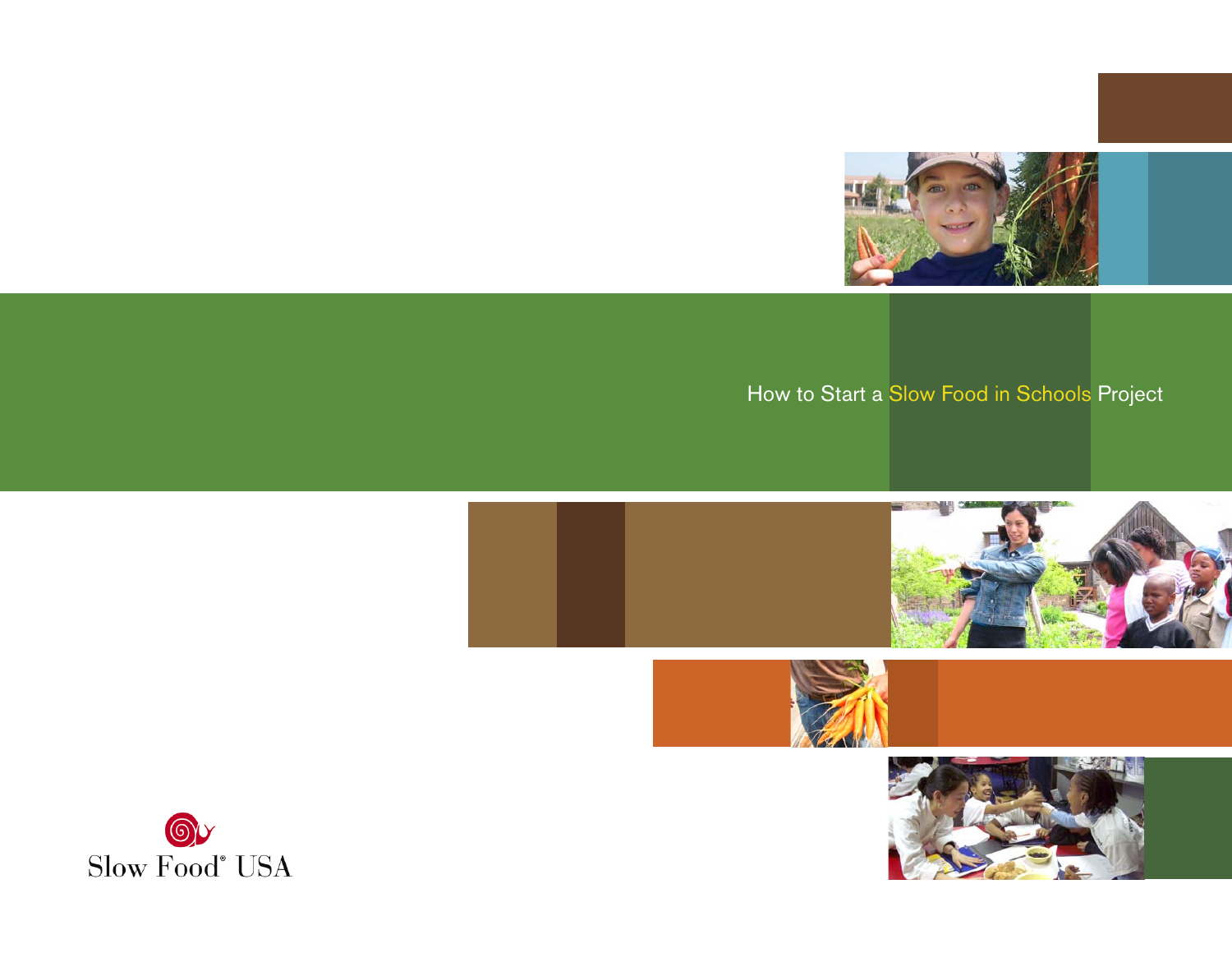# Table of Contents

| <b>Introduction</b><br>$\sim$ $\sim$<br>and the control of                                     | 2  |
|------------------------------------------------------------------------------------------------|----|
| <b>Section 1: Getting Started Algebra</b><br><b>Contract Contract Contract</b><br>$\mathbf{r}$ | 3  |
| • Why start a SFIS Project?                                                                    |    |
| • How do I Start an SFIS Project?                                                              |    |
| <b>Section 2: Some Types of Projects</b><br>$\sim$                                             | 10 |
| • Farm to School                                                                               |    |
| • Schoolyard Gardens                                                                           |    |
| • Community Gardens                                                                            |    |
| • Cooking Classes/Taste Education                                                              |    |
| • After-School Activities                                                                      |    |
| • Farm Tours/Farm Market Tours                                                                 |    |
| • Collaborations                                                                               |    |
| <b>Section 3: Funding Guidelines Allen Section 3: Funding Guidelines</b>                       | 12 |
| Section 4: Model Projects                                                                      | 13 |
| • Mála 'ai: The Culinary Gardens of Waimea Middle School                                       |    |
| • Cultiva!: A project of Slow Food Boulder                                                     |    |
| • Food For Thought: The Ojai Healthy Schools Program                                           |    |
| <b>Section 5: Resources</b> .                                                                  | 17 |
| • Garden Resources                                                                             |    |
| • Farm to School/School Lunch Reform Resources                                                 |    |
| • Food-integrated Curriculum/Cooking Resources                                                 |    |
| • Funding and Sponsorship                                                                      |    |
|                                                                                                |    |
| <b>Acknowledgments &amp; Contact Information</b><br>the contract of the contract of the        | 23 |

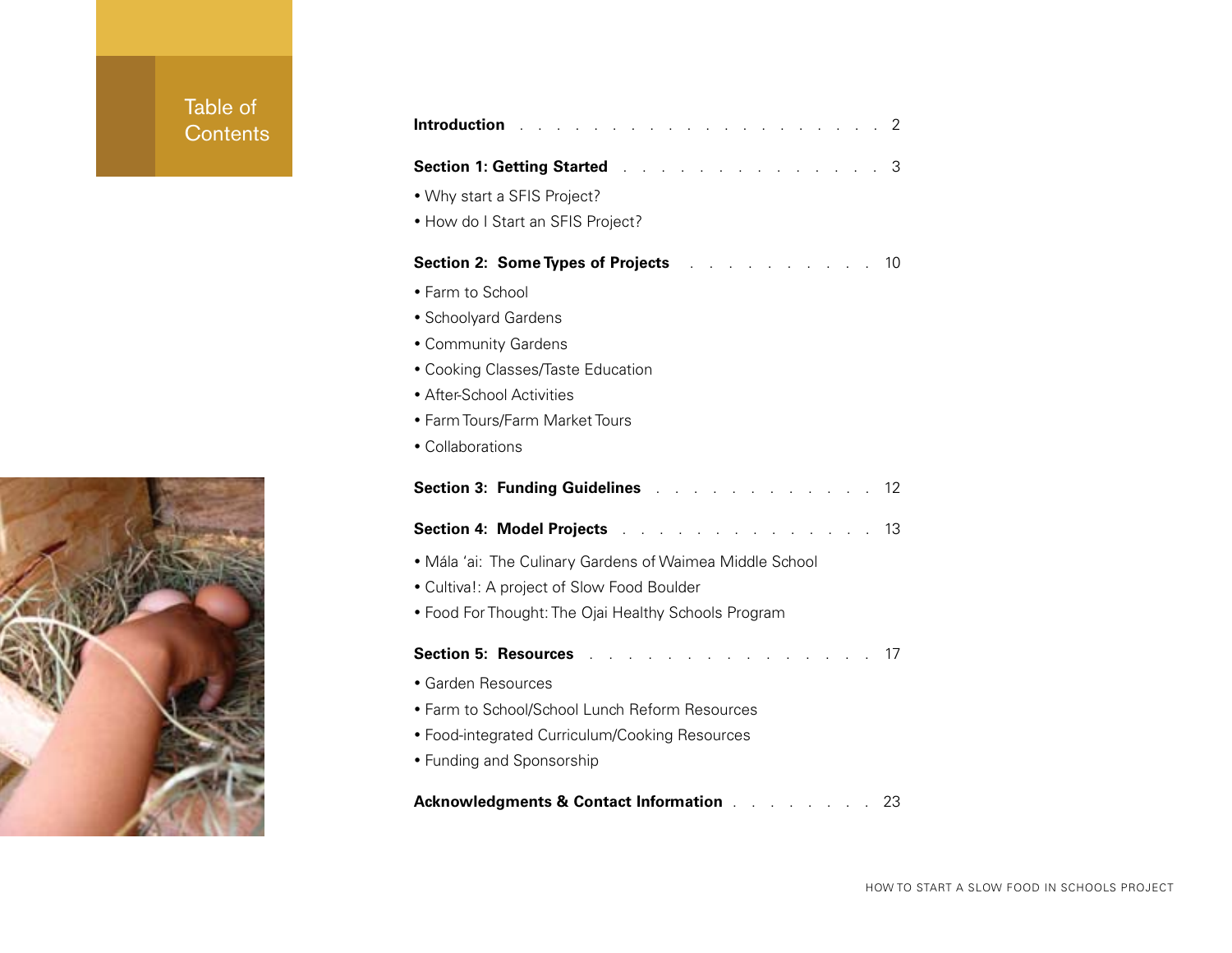# **Introduction**



*Cesare Casella, Dean of Italian Studes at the French Culinary Institute, teaches students from Harvest Time in Harlem at the Children's Storefront School.*

This guide is designed to help project leaders, both emerging and established, develop Slow Food in Schools (SFIS) projects in a way that best suits the communities involved, the resources available, and the goals of the participants.

These guidelines provide information on how to conceptualize a project; details for laying groundwork; ideas for different types of projects; suggestions for budgeting and funding; resources for curriculum, activities, and assistance; and a section of "model projects", existing SFIS projects which exhibit excellence through their successes, both in their stated goals and their ability to self-sustain and grow to meet the needs of the school system and the larger community.

Please keep in mind that this guide is purposefully broad, covering many diverse aspects of implementing and maintaining a SFIS project. Some projects will grow well beyond the scope of this guide and others will only make use of bits and pieces. In either case, please use this information as best as you see fit. This guide is meant to be used in conjunction with communication with Slow Food USA (SFUSA). Please share your ideas, plans, and questions with SFUSA staff. This type of communication helps us improve the entire SFIS initiative as we work to provide the projects with as many materials and resources as possible. Use SFUSA as a source for sample curricula, SFIS literature and models, and general assistance. Slow Food USA can also help you contact other SFIS project coordinators to share ideas, hear experiences, and for consultation.

All the best,<br>the  $S$ low Food in Schools Team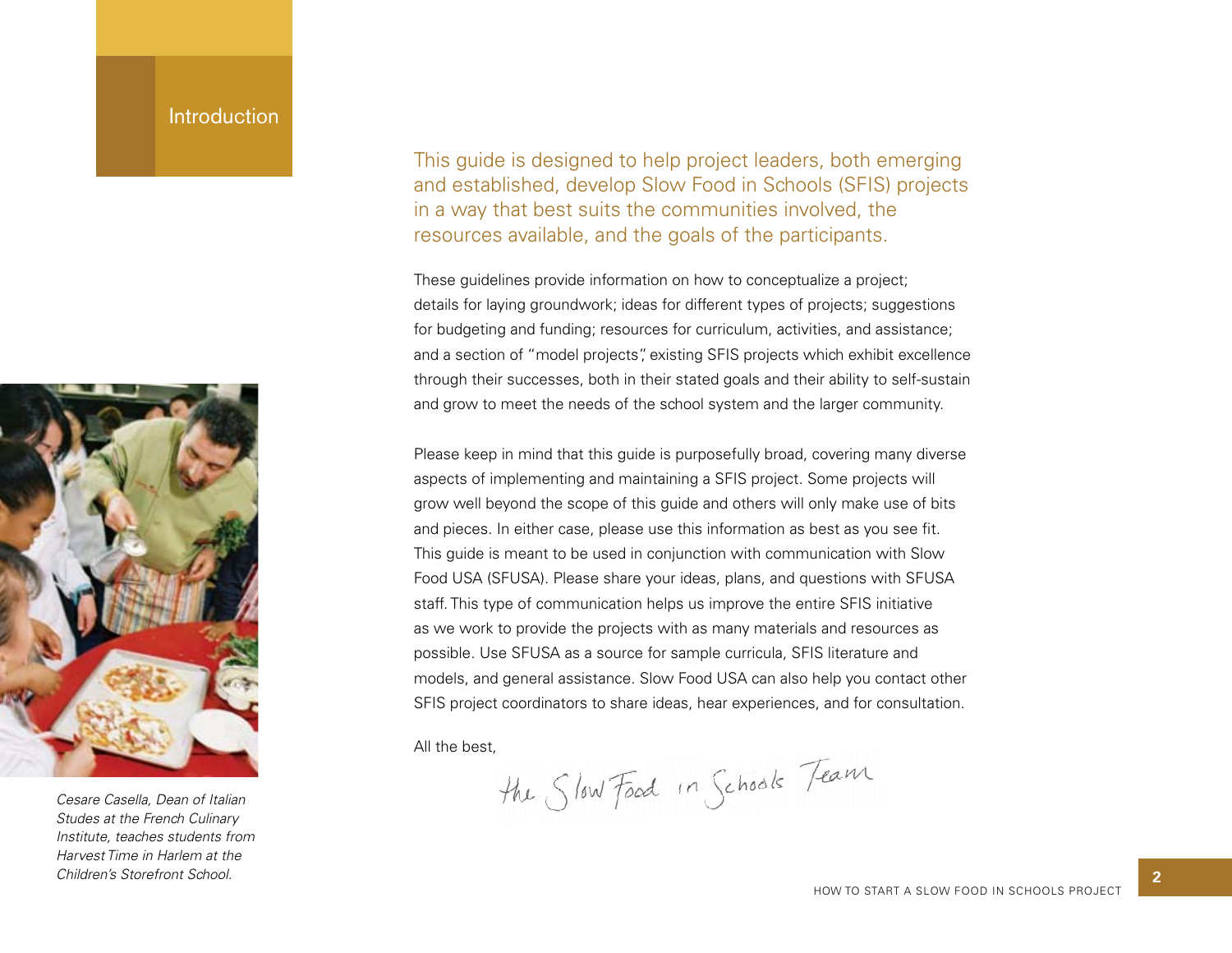# Section One

# Getting Started

# **In this section:**

A general step-by-step guide for initiating, planning, funding, evaluating, and ensuring the longevity of your SFIS project.

# **What is a SFIS project?**

Slow Food in Schools projects are based on the three building blocks of pleasure, tradition, and sustainability. SFIS projects are diverse, yet all involve the fundamental principles of Slow Food itself; namely to provide healthy, nutritious, and delicious foods to children while simultaneously educating them about the ecological and cultural traditions of the foods they

> are eating and enjoying the pleasures of taste. They are a celebration of locally grown, nutritiously delicious foods! All projects create a direct connection between students and their food source, emphasizing the pleasures of taste and the table. Projects are hands-on, and range from small playground gardens where lettuce is grown by kindergarteners

to cooking classes with local youth to reinventing cafeteria food by incorporating foods from local farms. Lots of SFIS projects are run in conjunction with partner organizations, and collaboration can be a great

way to make the most of resources. However big or small, a SFIS project combines eating with education and involves community members, school administration, teachers, and food service workers.

# **Why start a SFIS Project?**

Our children spend the majority of their day in school, where they are ideally being educated not only about math and history, but also about healthy choices for their mind and body. SFIS projects are based on the idea that knowledge of food—how it is grown, who grows it, how it is prepared, its connection to tradition, and its influence in shaping the future of society-is integral to a healthy education. By starting a SFIS project, you are helping to address important health issues while also teaching children about how food choices can impact the health of community, environment and economy, and taste great at the same time.



All projects create a direct connection between students and their food source, emphasizing the pleasures of taste and the table.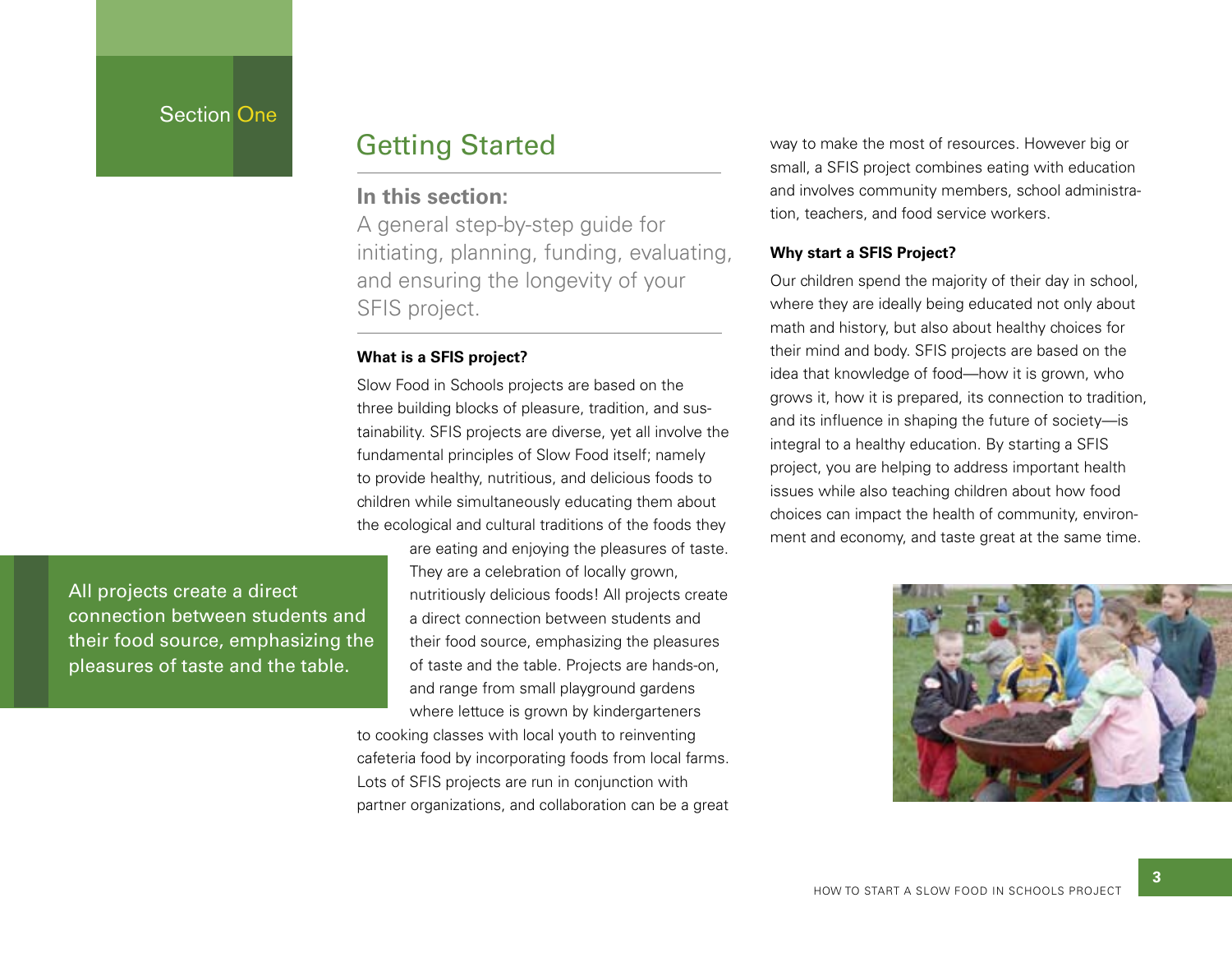# Nine Steps to Starting a Slow Food in Schools Project

- *1. Assemble a SFIS Committee*
- *2. Target the need in your community*
- *3.* Draft a proposal
- *4. Establish a relationship with the school*
- *5. Write a timeline*
- *6. Raise local funds*
- *7. Implement the project*
- *8. Evaluate*
- *9. Look to the future*

# **How do I start a SFIS project?**

Below is a step-by-step guide, from conceptualization to implementation, for a SFIS project. This guide will need to be tailored, depending on the type of project. For example, a project that sources cafeteria foods from local farms will need to identify and secure contracts from local farmers as part of the process, while a schoolyard garden must consider a location for the garden with adequate sunlight and access to water. In either case, the structural organization of the project and its leaders are a key component to success. Also important is to start small, allowing your project to grow over time. Start with one cafeteria product sourced from a local farmer, or a garden that works with one class at the outset. This will help both the volunteers and the school work through any problems on a small scale as well as establishing a successful foundation on which to grow.

# **Step 1: Assemble a Slow Food in Schools committee.**

Gather a diverse and cohesive group of people to help launch and maintain the project—community members, professionals, parents, teachers, Slow Food members, school officials, experts. At least one member of your committee should be a school official. By building a large base of community support, you help ensure a life outside of the school. Engage local chefs, farmers, graphic designers, business leaders... anyone who is interested in the project and can offer

a useful set of skills. Establish clear roles and expectations among the members of the committee, including an outline of realistic time commitments for both volunteers and school employees. The committee exists to help launch, guide, and maintain the project, and full investment must be a requirement for par-

ticipation. Keep in mind that the committee should be composed of people who have a variety of skills/ strengths to bring

By building a large base of community support, you help ensure a life outside of the school.

to the table—i.e. someone may be particularly good at fundraising, another may be experienced in logistics and infrastructure. SFIS projects are meant to be well integrated into the community, which will help to develop consistency and longevity, even if the project is small and may only meet once a month, or per season.

# **Step 2**: **Target the need in your community for a Slow Food in Schools project and identify what type of project will most address that need.**

Locate a school or youth group that is in most need, and would be most receptive to a SFIS project. It is important to locate a school that not only could benefit greatly from the presence of a SFIS project, but has the desire to host one as well. Your SFIS project may make use of off-site land or buildings, such as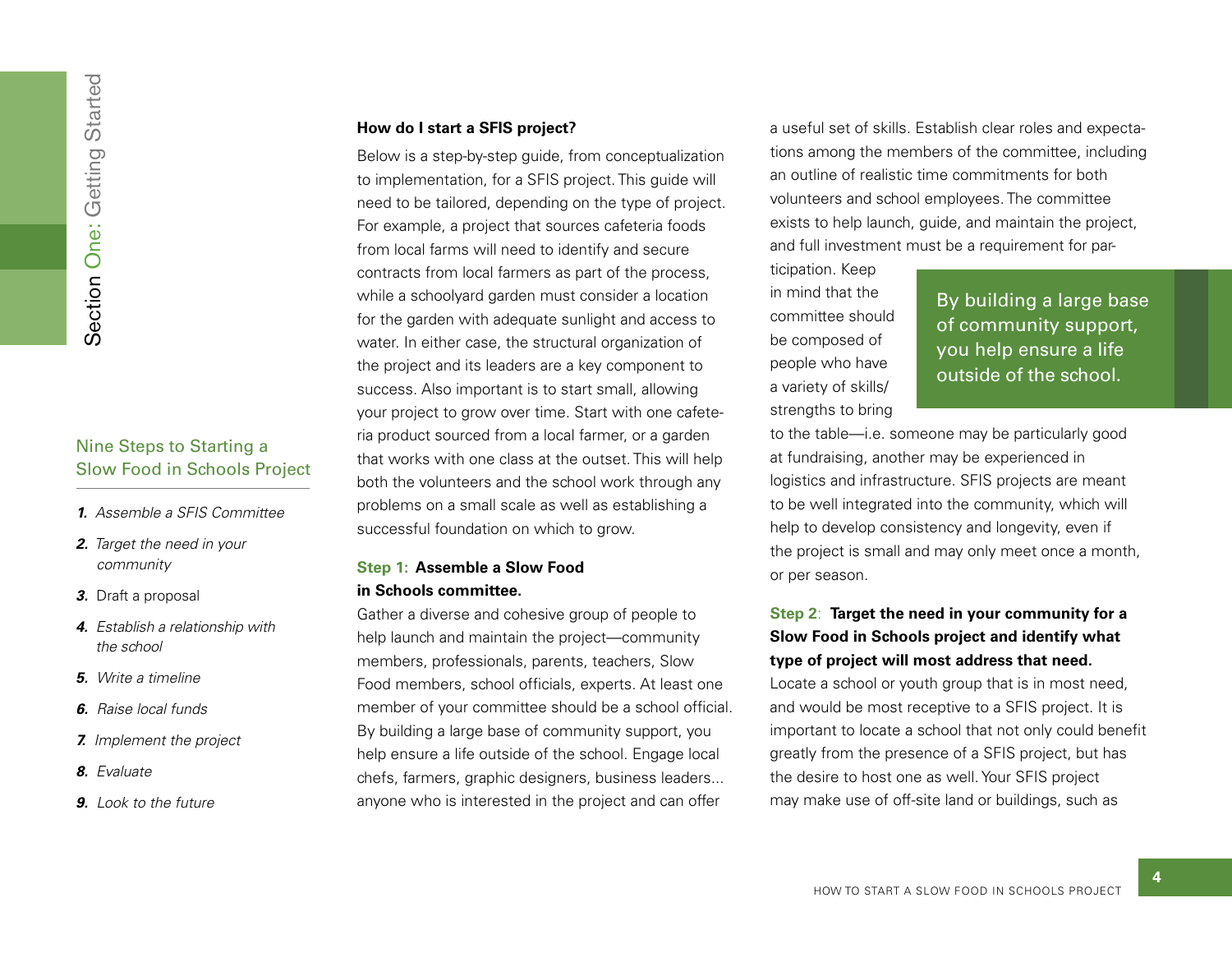community gardens, culinary schools, farmer's markets, or nearby farms.

Conduct a basic needs assessment, or a survey of the proposed site to gain as much information as possible about what exactly would benefit the school most. Some questions to think about: What is the average household income? What percentage of the children exhibit signs of poor eating habits? What is the quality of school lunch? Is there any form of food curriculum already in place? What is the present knowledge base of the faculty, children, and parents about food and farm issues? Is there already space for a school garden? What is the condition of the kitchen (if there is one) and who is in charge of creating school meals?

Using the information developed above, determine which element of a SFIS project would be most relevant to your location and makes the most sense

> for your volunteers—i.e. after school cooking program, school garden, farm-to-cafeteria, integrated food curriculum. Remember that there is always room to grow, so start small and set goals that can be accomplished. This will not only motivate participants, but also

lay a foundation of success on which to build. Keep in mind that a project most in need may be one that already exists. Explore collaborations with other organizations or programs to see if joining forces could be more beneficial for both the programs and the

participants. When joining up with an existing project, be creative in how you incorporate the values of Slow Food into the programs. For example, one convivium joined with a youth community garden to provide cooking classes based on the foods that the kids had cultivated.

Learn about other projects similar to yours (check the Resource List or contact Slow Food USA to find out about other projects). Use their successes and difficulties to guide the formulation of your own project.

# **Step 3: Draft a proposal.**

Once your committee has determined the need within a school for a SFIS project, and the best type of SFIS project to address that need, write a proposal. Keep in mind that this will change enormously as the project evolves, so keep it simple.

- Start with a **mission** that clearly and concisely states the conceptual and philosophical goals of the project. Put words to your vision for the project.
- Define the **type of project** (i.e. farm to cafeteria, schoolyard garden, taste education), tailoring the overall structure to meet the specific school and resources available.
- Describe the **scope of the project**. What grade levels will be included? How often and when will the project operate? What sort of body will oversee

Remember that there is always room to grow, so start small and Text goals that there is always<br>
The accomplished.<br>
Section One: Getting Started.<br>
Section One: Getting Started.<br>
Started.<br>
Started.<br>
Started.<br>
Started.<br>
Started.<br>
Started.<br>
Started.<br>
Started.<br>
Started.<br>
Started.<br>
Started.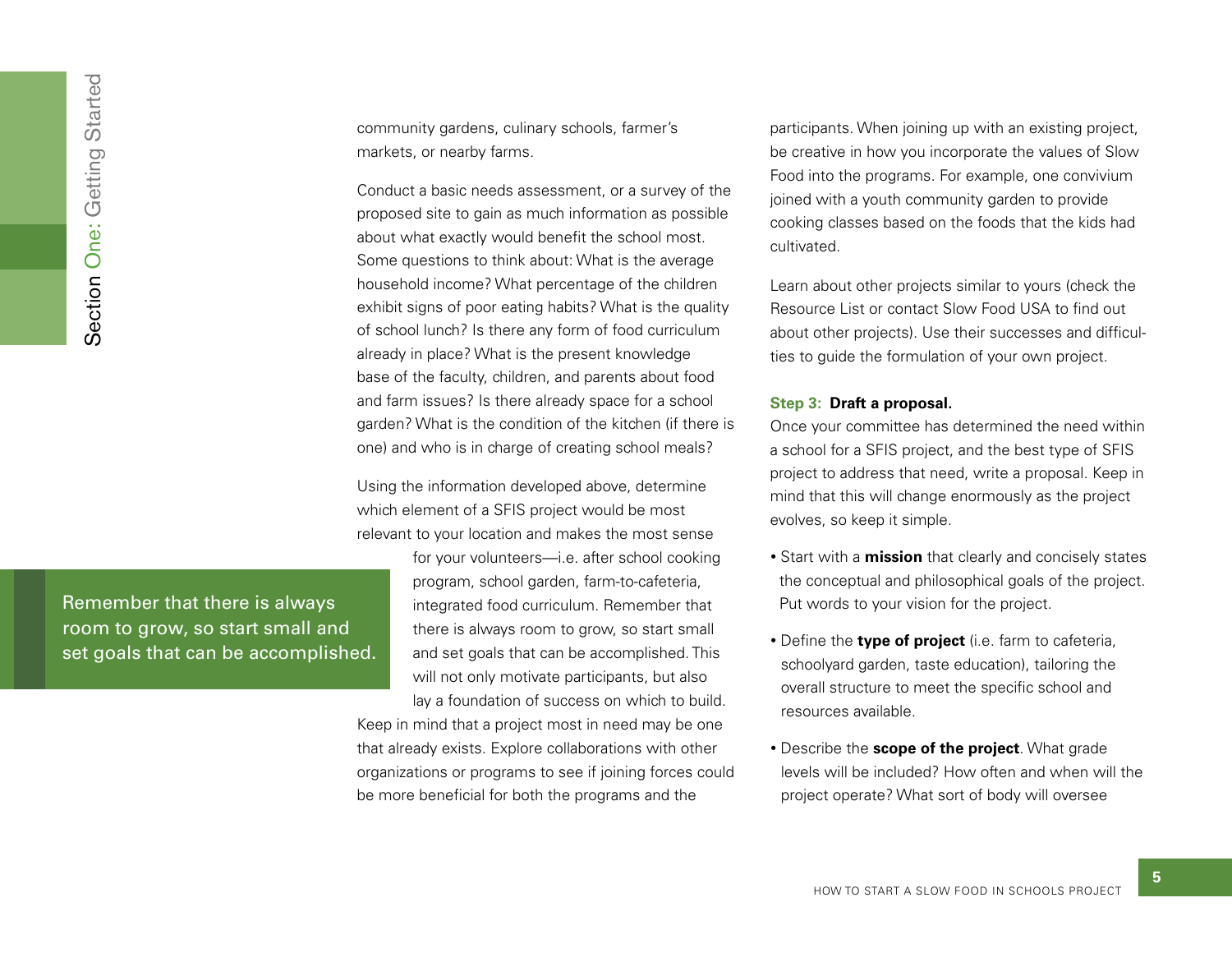Identify members of the administration, school board, faculty, and food services who would be interested in learning more about your ideas.

the project [What roles are needed and who will fill them?]? Who will be involved from the school?

- Assess what **materials** you will need. Identify the resources already in place and list those that you will need, both the physical (tools, seeds, kitchen equipment, etc.) and the less tangible (curriculum guides, volunteers, etc.).
- Draft a **budget**. Be creative about possible sources and determine what could be donated (i.e. tools, seeds, time, etc.).
- Plan a small and simple **fundraiser**. Not only will this help build financial support, but it will also introduce the project to the larger community. Make it fun and social to attract a wide variety of attendees.

# **Step 4: Establish a relationship with the school (this should happen concurrently with drafting a proposal).**

Be sure to engage school officials and administrators to ensure reciprocation and cooperation. At least one representative from the school should already be on your committee, but it is important to maintain a relationship with a variety of school personnel. Identify members of the administration, school board, faculty, and food services who would be interested in learning more about your ideas. Your school district should have a Wellness Committee in place that is in charge of writing, overseeing and implementing federally mandated Wellness Policies. This committee can be

a great ally in supporting your project and possibly folding it into the existing policy. It will be important to nurture support within all areas of the school, as these will be some of the people most integral in implementing and fostering the project. Hold a meeting and invite these identified people. Propose your ideas and ask for their feedback, but



**6**

be clear about the nature and goals of the project, especially in the beginning stages. Also discuss school policies regarding volunteers, photography, and liability in order to avoid future delays.

### **Step 5: Write a timeline for implementation.**

Timelines are instrumental for executing projects that involve volunteers from different sections of the community. Key events included should be: expected approval from the governing school body; realization of start-up funds; formation of an oversight committee and schedule of meetings of this committee; finalization of curriculum or educational plan; and, last but not least, the opening ceremony and your plan for the school year!

After the program is in effect, keep meeting as a committee regularly to oversee the progression of the program and to keep pursuing funding. An important step will be to assess the impact of the program,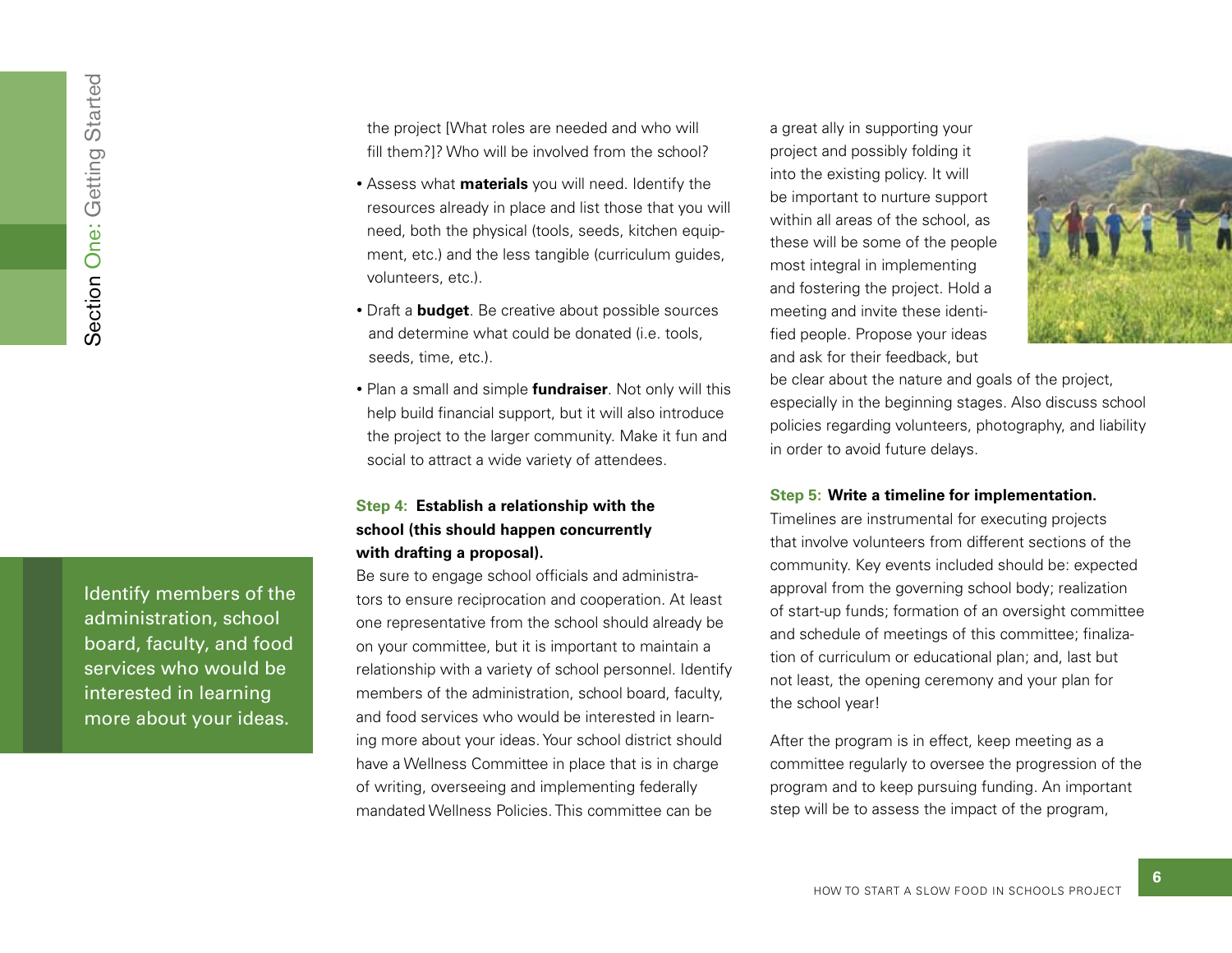building on your successes and making improvements to less successful areas. Begin to think ahead and realistically plan for the upcoming years. Many programs may take months or years from conception of an idea to actual implementation. Once your program is up and running, evaluate the resources of the committee and involved volunteers, as well as the health of the project. Use the findings to plan goals for upcoming years.

# **Step 6: Raise Local Funds.**

The overall goal of fund raising is for the project to sustain itself and not exist on a "check to check" basis. Funds should not be sought right when they are needed, but rather on a consistent, steady basis so as to create a cushion.

Engage Slow Food members, the school community, local businesses, and organizations in fundraising efforts to provide enough seed money for the project

> to get off the ground. Raising funds in the community can be conducted in a number of ways. Some examples are: events, solicitation letters, raffles, and in-kind donation drives. Your local Slow Food chapter can be a great resource and partner for events in the commu-

nity. Some questions to help guide you where to target funds: Who are the stakeholders in your SFIS project? How could helping your project benefit the donor? Who are the people who care most about

the project and the larger issues at hand? Who can be convinced? Depending on the nature of your project, contact local farms, nurseries, restau-



rants, garden centers, food markets, cultural associations, and non-profit organizations. Invest in the community as much as possible and get them excited about the project. The more diverse your support network, the greater the chance for success! See the funding section for more detailed guidelines.

#### **Step 7: Implement the project.**

Start small. Try out different ideas/lessons/plans slowly over time, so as to test the effectiveness and feasibility of each concept. Maintain the planned focus of the project in stages, so as not to get overwhelmed with the project's progress, or "get ahead of yourself." For example, if the original model of the Slow Food in School project in your area is to build a school garden that will be visited by students on a weekly basis, do not try to implement a cooking program until the first stage proves to run smoothly.

Consistently engage with committee members, participants, and school officials to gauge the progress, success, and struggles of the project. It is important to communicate at all times with each participating party.

Your local Slow Food chapter can be a great resource and partner Formulation<br>Formulation One:<br>The community. Section One: Getting Started Started Started Started Started Started Started Started Started Started Started Started Started Started Started Started Started Started Started Start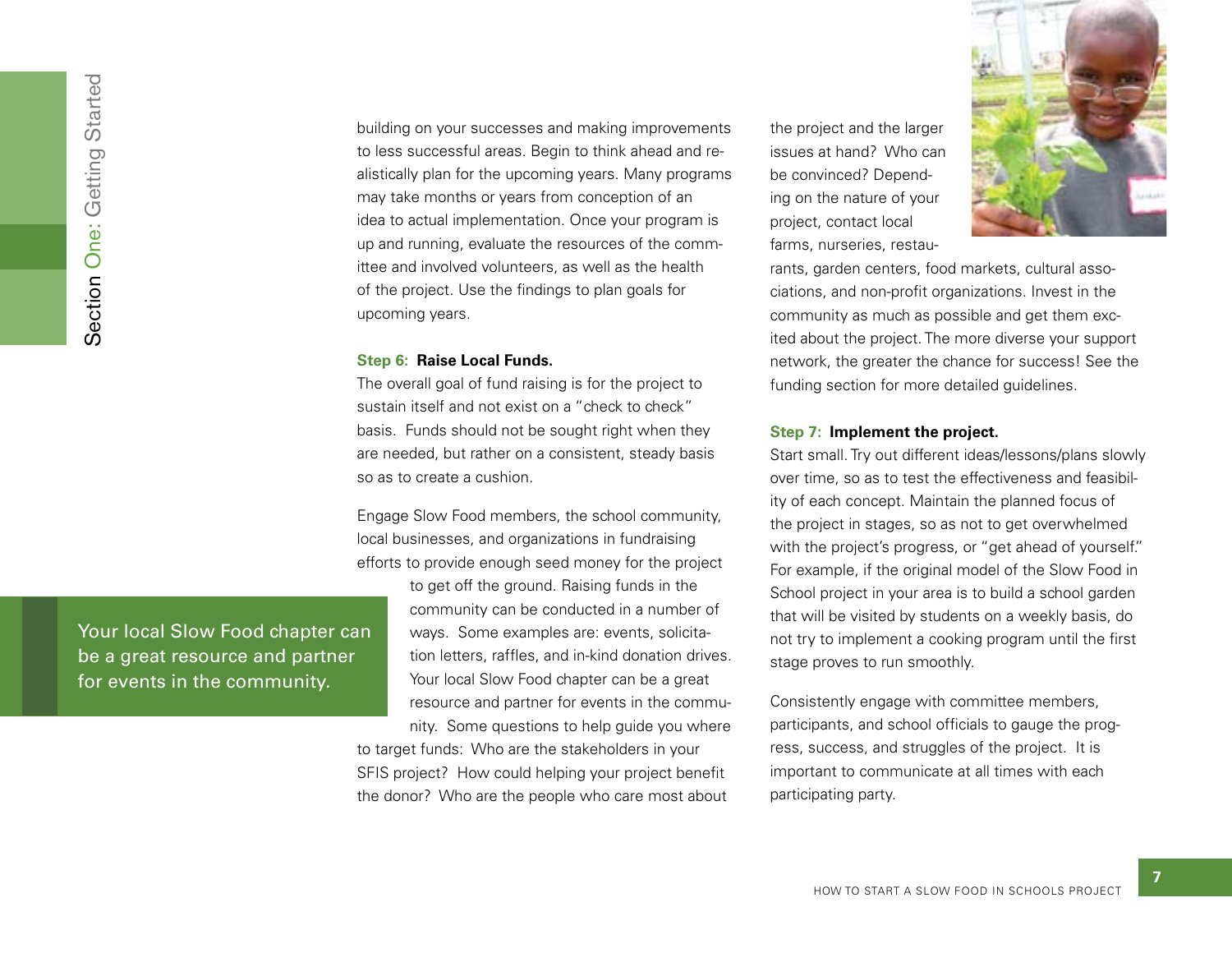

#### **Step 8: Evaluate.**

Use assessments from the Resource List, from Slow Food USA, or create your own to gauge the effectiveness of your program. What are the strengths and weaknesses of the program? What goals were met and where did the program fall short? What are ideas for future growth? Send evaluation forms to parents, teachers, and involved members of the community. Don't forget to have the students evaluate the program as well! Also, look to non-communicated forms of improvement, such as healthier school lunches, an increased interest in nutritious food among the kids, or more involvement from parents and the community. Determine your successes and how to continue them, as well as what could be improved. For example, after the first year of an after-school cooking class, evaluations helped leaders realize that the connection between the class, the students, and their families was the weakest link. As a result, parents are now encouraged to attend the classes with their kids, making the program stronger and bridging the gap between the class and the home. The Farm to School Project (www.farmtoschool.com) has a list of evaluations available to download in their resources section. They mostly concern Farm to School projects, but can easily be amended to suit your program.

# **Step 9: Look to the Future.**

Upon achieving a comfortable level of efficiency, look to where improvements/changes need to be made to ensure the longevity of the project. Ask yourselves questions like: Does a permanent staff person need to be hired? How much money needs to be raised to keep the project going at the same level? Do you want to introduce other elements to the program? What would that take?

Document! Take pictures, chart progress and highs/ lows, and create fact sheets and promotional materials that can be distributed. Promote yourself. Let the community know what you're doing! This is crucial for funding and building awareness.

Stay involved with the larger Slow Food in Schools project. Keep the Slow Food USA office informed of your progress and dialogue with other leaders and projects to educate each other.

> Let the community know what you're doing!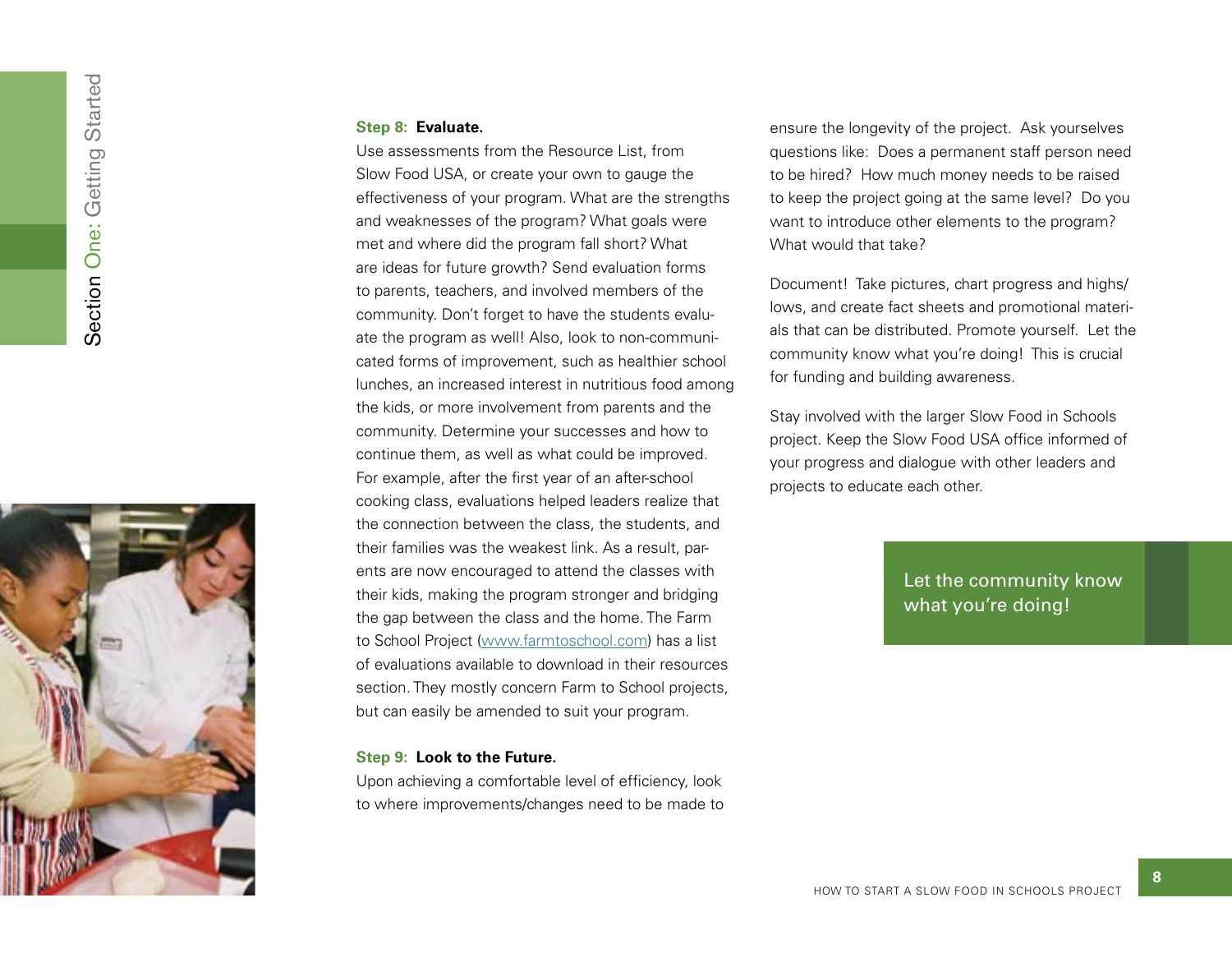# Section Two

# **In this section:**

A description of a variety of potential project types ranging from schoolyard gardens, where students grow their cafeteria food, to cooking classes that develop culinary and cultural awareness.

One of the great things about the SFIS program is that the possibilities for size and type of projects are endless and can be tailored to the resources available. One thing to keep in mind is to start small. There is always room to grow, so find a project that is manageable while you lay the foundations for support. Also be sure to develop a project that fits both the needs of the school and the resources of the community and volunteers.

# **Farm to School**

A Farm to School project involves contracting small, local farmers to provide food for school cafeterias. Farm to School projects vary widely, mostly depending on the agricultural season and types of produce grown. Schools in California may be able to source almost all of the produce from local farmers, whereas in Maine, they may need to focus more on root vegetables or perhaps

Some Types of Projects fish during the school year. There are great possibilities for building curriculum around a Farm to School program, including nutrition education, farm visits, and



cooking classes. Farm to School programs teach students not only how nutritious and delicious fresh local produce can be, but also how farms

play an important role in the community food system. Two great resources for additional information on Farm to School programs are the Community Food Security Coalition (www.foodsecurity.org), and The National Farm to School Program (www.farmtoschool.org).

# **Schoolyard Gardens**

Schoolyard gardens are amazing opportunities for learning. Appropriate for all age levels, the same garden can offer lessons for kindergarteners about color and counting while high school students study photosynthesis and composting. They also, obviously, provide food that can be used for cooking classes, a salad bar, or perhaps a harvest meal, depending on the size of the plot. Beds are ideally located at the school and can be in-ground or raised depending on available space. Other considerations include exposure to sun, availability of water, and upkeep of the garden when it is not being used by students. The tools and

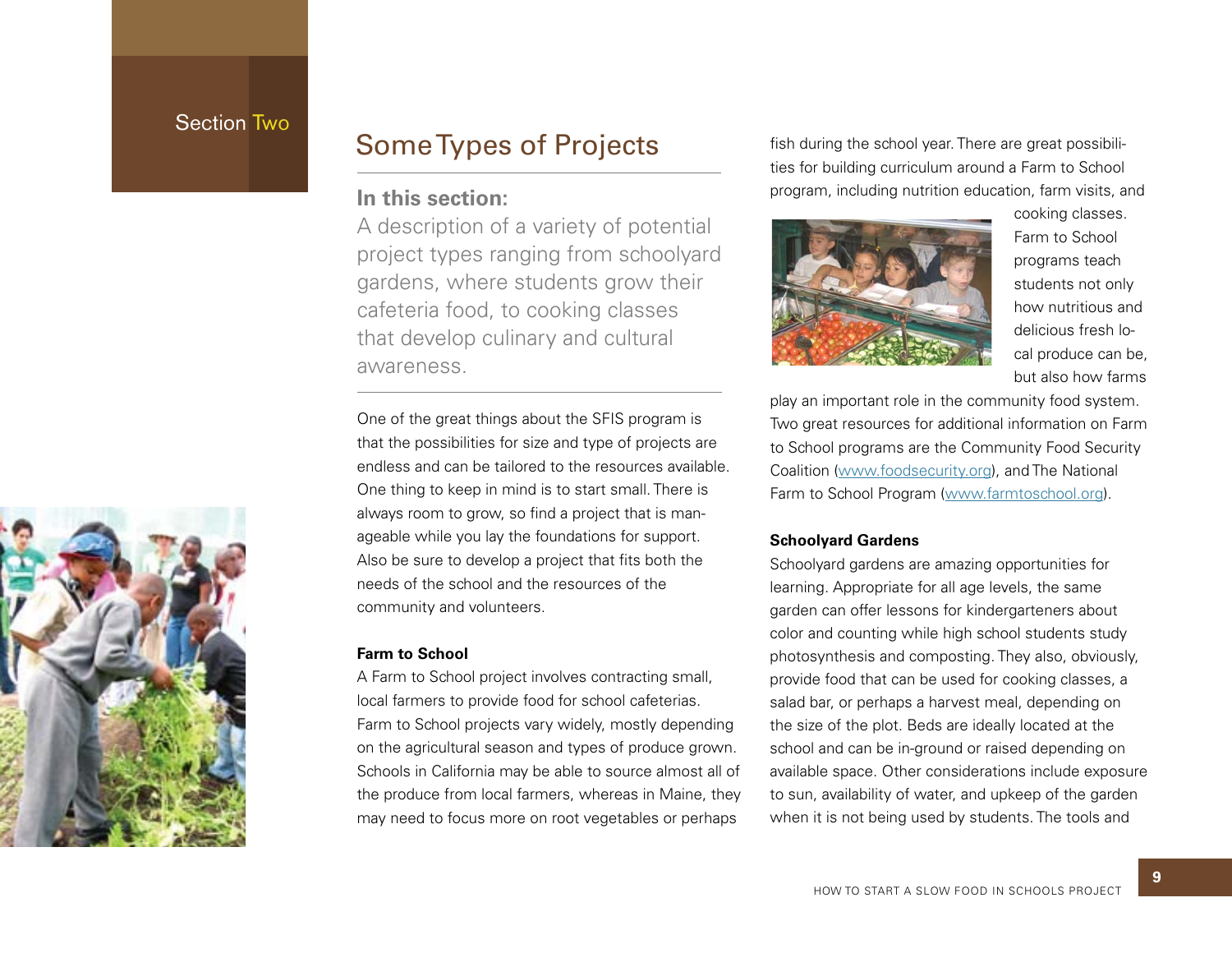Section Two: Some Types of Projects Section Two: Some Types of Projects

supplies, such as seeds or spades, can often be obtained through donation, perhaps from a local hard-



ware store or nursery. There are numerous garden-based curriculum plans available for all age levels to help plan activities. See the Resources section.

# **Community Gardens**

Providing the same educational opportunities as a Schoolyard Garden, a community garden is a great way to engage the larger community with gardenbased learning, as well as the possibility of reaching out to a greater number of students. Where community gardens already exist, they provide a perfect way to start a SFIS project with minimal funds. Volunteers can connect with teachers or after-school programs to initiate student visits to the garden, where they can engage in service-learning projects, academic lessons, or simply structured, outdoor play. Explore whether a plot in the garden can be used specifically for your project, creating an opportunity for ownership and investment for the students. Community gardens can also be a great way to connect students with other groups, such as the elderly. These opportunities can also be pursued through city property, such as parks or arboretums.

# **Cooking Classes/Taste Education**

Cooking and Taste Education classes are a great way to start educating kids about different types of foods and how to prepare them. Focus on seasonal, local foods and simple recipes that the kids can replicate at home. Diversify the classes to include tastings (experiment with honey, cheese, or varieties of vegetables), visits to local farms, and guest chef teachers. They can meet once a month, or once a week, depending on time and resources. Invite parents and guardians to participate, and stress the



importance of continuing taste education and the use of fresh, local, healthy, delicious foods at home. Offering cooking classes and Taste

Education is also a great way for Slow Food convivia to collaborate with other organizations that may already offer an after-school program or sponsor health education.

# **After-School Activities**

Be creative! For school districts hesitant to use class time for garden or food education, start with an afterschool program. These can be very specific, focusing solely on a schoolyard garden, or very broad, incorporating farm tours, cooking classes, tastings,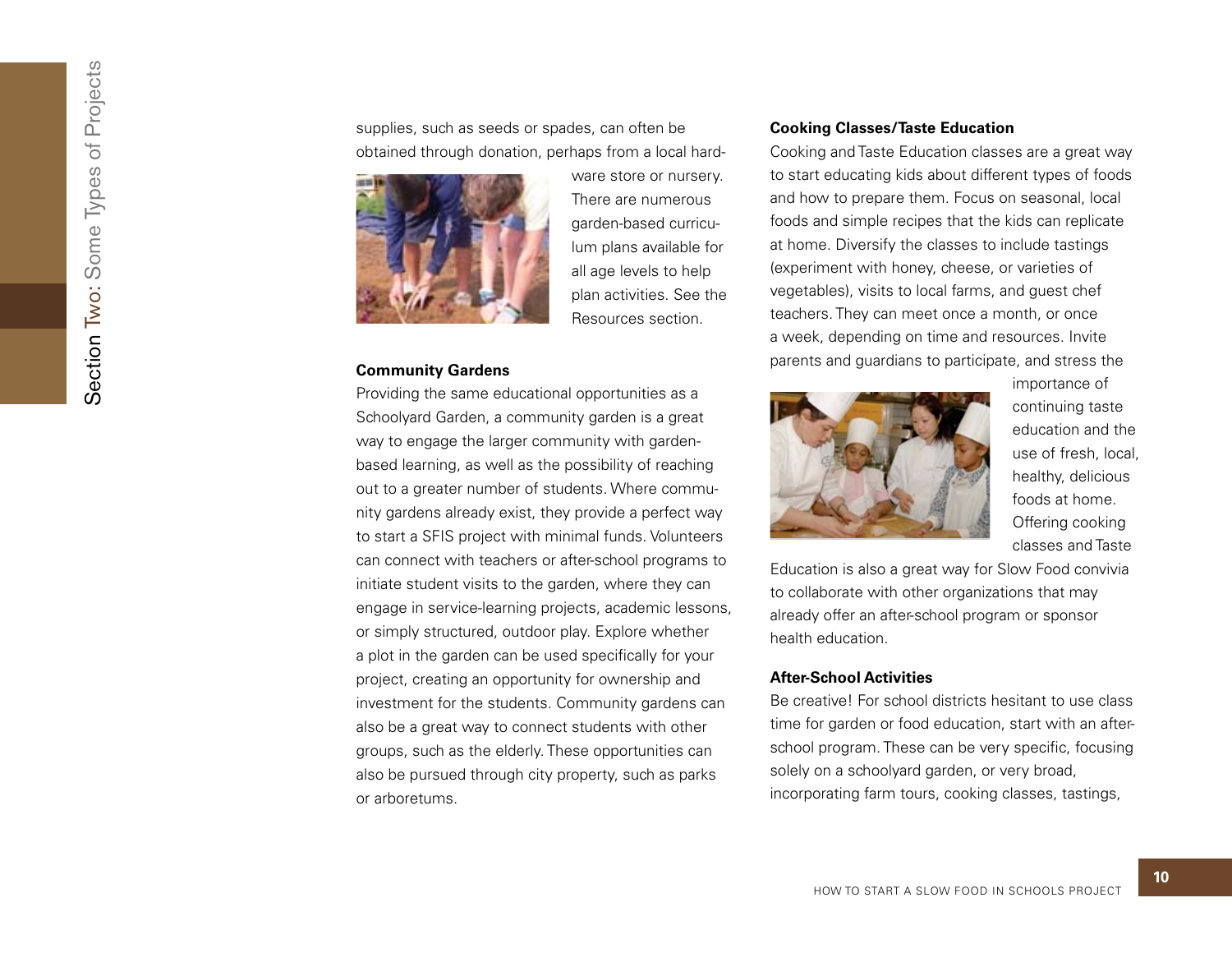ecology lessons, and art projects. Many school districts and community centers already have the resources and infrastructure in place for after-school programs, so these can be a great place to start. Contact your local community services office, or your school's after-school programs coordinator to find out how to organize a program.

# **Farm Tours/Farm Market Tours**

Touring local farms and farmer's markets provides an excellent way to spark kids interest in food and food production. Aspects of the farm or farmer's market can then be integrated into the daily curriculum, such as cooking with vegetables grown on the farm, learning about the history of farming in the region, enacting a mock-farmers market in the classroom, or perhaps inviting the farmers to the school for a reciprocal visit. Some farms and farmer's markets have educational



outreach programs in place, so research your area to<br>find the farms and markets that are most kid-friendly. Most farmers' markets have some

sort of point person or organizer who would be the most appropriate to contact for scheduling. If not, go once yourself and speak with the farmers directly about the best way to bring a group of children to the site.

# **Collaborations**

Collaborating with an existing project or another organization is a great way to initiate a project without starting completely from scratch. Collaboration can be as simple as providing Slow Food Members as volunteers, hosting fundraising events, or offering member's professional skills pro bono. Other collaborations



include working with farms (and farmers) or restaurants (and chefs) to offer educational opportunities; engaging students at the local YMCA,

or similar after-school and summer programs, through cooking classes or field trips; working with community organizations on food and garden oriented service projects; and many more!

Please see the Slow Food USA education page on the website (www.slowfoodusa.org/education) for a growing list of actual Slow Food in Schools projects.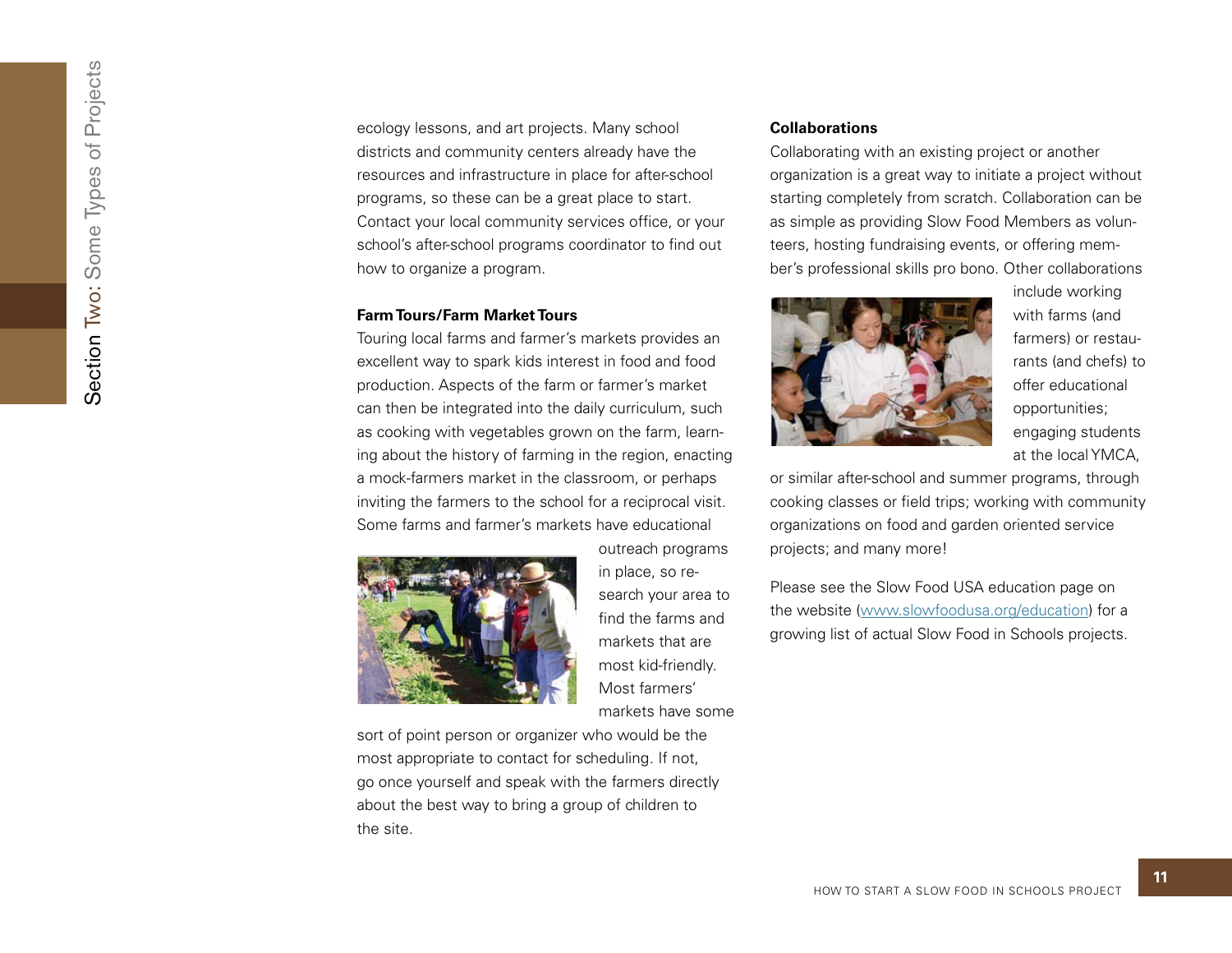# Section Three

# Suggestions to keep in mind:

*Grant writing can be an arduous, time consuming process, but can also yield great results! Keep this in mind when choosing your committee, so as to include someone who has moderate experience writing grants.*

*Be creative about the grants for which you apply. Identify aspects of your program besides the educational, culinary or agricultural that might interest a grant-making organization. Are you highlighting foods important to a particular culture? Do your students identify predominately with a specifi c race, religion, or economic class? Some organizations without a dedicated grant-making program will be open to funding projects if asked. Write an inquiry letter to find out.* 

*Be sure to report to sponsors and funders on an ongoing basis.*

# Funding Guidelines through your library, local representative, or

# **In this section:**

An outline of funding sources and protocol, and suggestions for applying for these funds.

Due to the wide range of programs and their correspondingly diverse needs in terms of financial support, Slow Food USA has developed basic guidelines for pursuing grants or sponsorship.

For requests under \$500, contact the SFUSA office. SFUSA gives annual micro-grants to SFIS projects across the country, and allocates funds to each project from national fundraising efforts for Slow Food in Schools. In addition to these funds, SFUSA often sends materials such as seeds and tools to SFIS projects, and works with national companies to secure sponsorship.

**For requests from \$500-\$10,000**, contact local businesses and community organizations, as mentioned in the Step 6: Raise Local Funds section above. Finding financial support within the community is a great way to get people involved, as well as providing concrete evidence of support for your project. The Foundation Center offers an amazing list of community foundations by state. Access the website at http://fdncenter.org/funders/grantmaker/gws\_comm/ comm.html. You can also research local organizations

town/city hall.

#### **For requests greater than \$10,000**, please

contact the SFUSA office. Slow Food USA has ongoing fundraising efforts with many national and international foundations and organizations, so please be in touch before applying for a grant to see if the organization fits our guidelines and/ or has already been contacted by the national office. In addition, SFUSA has acted as a fiscal sponsor or a "pass through" grantor for some SFIS projects, which can help you access a greater range of foundations.

Please consult with a SFUSA staff person before moving forward, to see which method of grant application would best suit your project, and to make sure we are not doubling our efforts.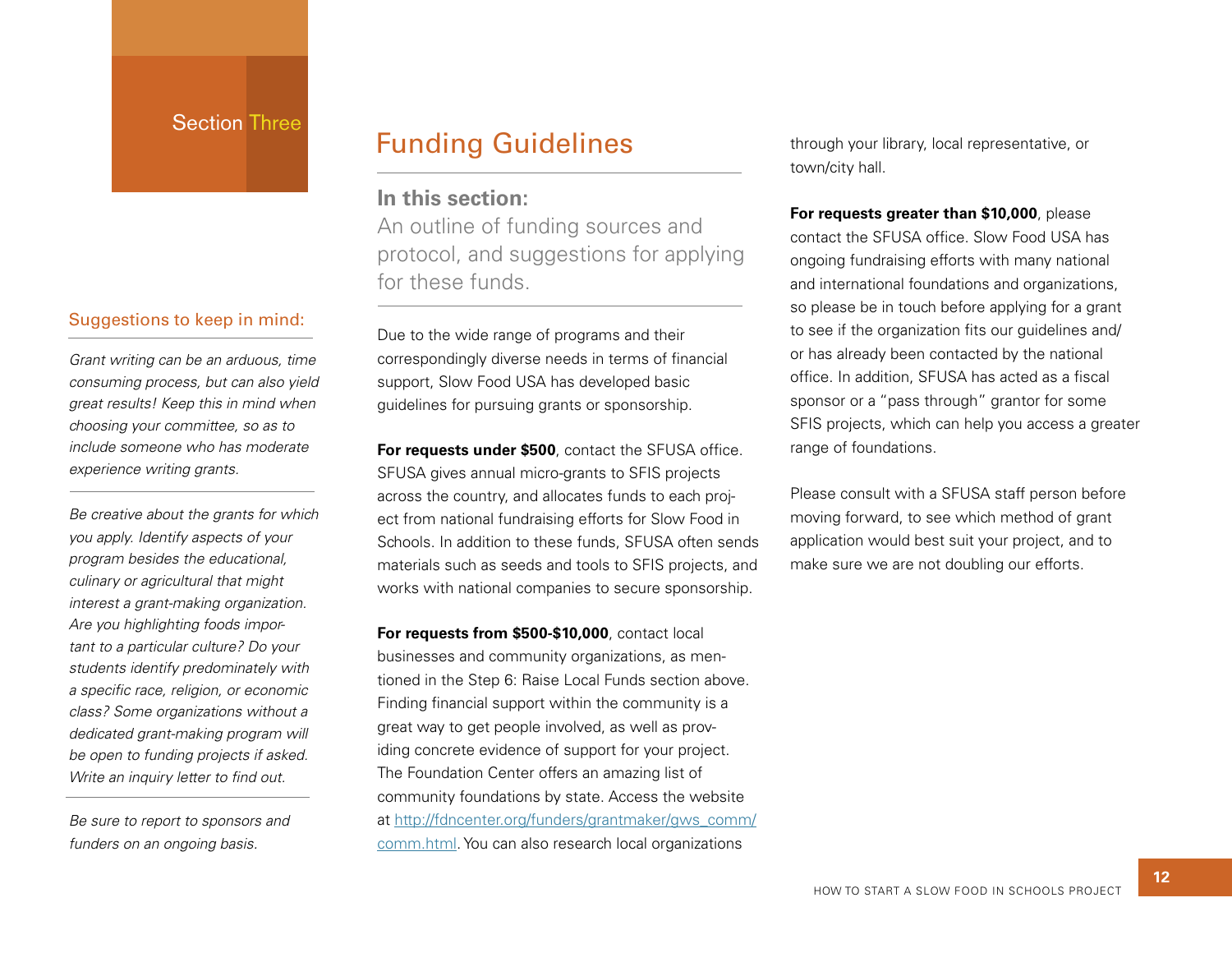# Section Four

# **In this section:**

Background, words of advice from the project organizers, and description of the success of some particularly effective existing SFIS projects.

# **Mála 'ai: The Culinary Gardens of Waimea Middle School**

*Big Island, Hawaii*



Mála 'ai: The Culinary Gardens of Waimea School was conceptualized in 2002, with community leaders on Hawaii's Big Island

interested in creating a schoolyard garden that would not only integrate into the school's curriculum, but also bring youth and adults together for social interaction. They wanted to address issues of the health and well being of youth and their families through an activity that would promote a sense of pride and responsibility for the Waimea Middle School garden—on a small scale and the community ecosystem—on a larger scale. Their primary goals were to provide middle school students experiential opportunities to grow, prepare

Model Projects and share healthy food, cultivate environmental awareness and stewardship of the land, increase adult mentoring and team building, and provide opportunities for hands-on learning.

> The project has grown from an idea to a 3/4-acre garden with two staff members and 100 students working in the garden every week. The success of this program is due to the diligent planning of the organizers, as well as their cooperation with a variety of community groups. They presented the project initially to the North Hawaii Healthy Community Forum in the fall of 2002, and then forged a strong relationship with Waimea Middle School. Two volunteers visited the Edible Schoolyard, a highly successful schoolyard garden in Berkeley, California, where they observed and participated in the program. This visit helped them set realistic goals for their own program. The advisory board, which meets every six weeks, began focusing on fundraising and partnerships with local organizations to increase support for the project. After writing grants, designing the garden, and finding a garden leader, the Ambrosia project began working in the school in February of 2005.

# *Their words of advice:*

- 1. Work sustainably and your capacity will grow. Only do what you can do well.
- 2. Reach widely. The more people involved, the stronger your foundation will be and the greater

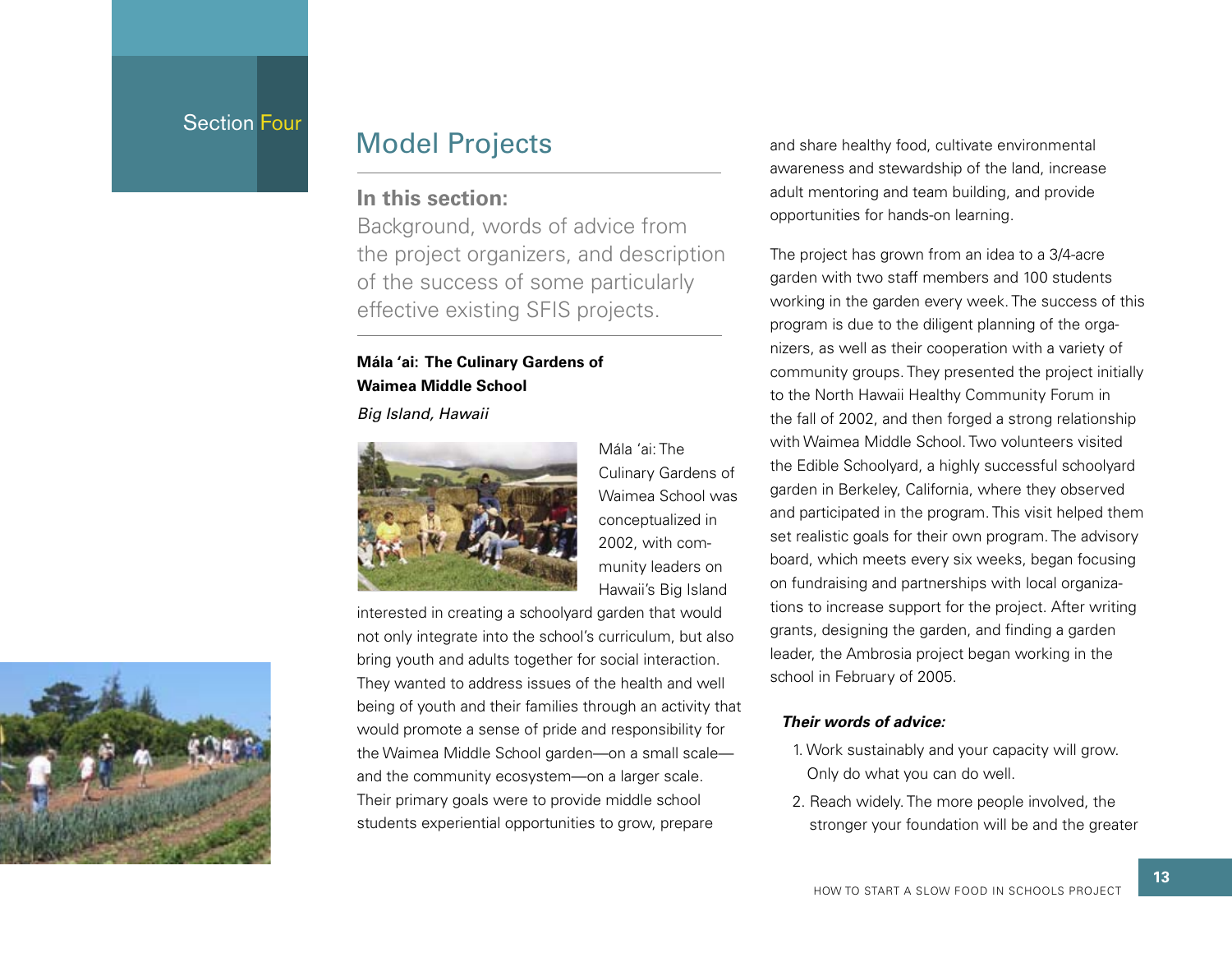potential you'll have. Involve the stakeholders in the vision and early planning. Partner with teachers, students, administrators, parents, community members, and other organizations: they are a rich resource.

3. Tailor your project to your environment, culture(s), school needs, student needs, soil, weather patterns, and resources.

#### **Cultiva!: A project of Boulder Slow Food**

*Boulder, CO*

## www.slowfoodboulder.org



Slow Food Boulder's Cultiva! project is a collaboration with another local non-profit, Growing Gardens. Growing Gardens

operates a youth-run organic farm and farmer's market. Students learn about organic gardening, sustainable agriculture, and the "field to table" concept. Five years ago, a Slow Food member began teaching cooking classes out of his home to Growing Gardens participants, using the food they had grown. The partnership was a success, and quickly outgrew the house. Cultiva! focuses on teaching lifelong cooking skills, cooking with the seasons, and preparing meals from foods the students have grown.

For the past two years, Cultiva! has been operating out of a local church that provides a cooking space for free. Through a relationship with the Culinary School of the Rockies and local restaurants, guest chefs are invited to teach the classes and share their passion for food with the students. After executing a meal from start to finish, the students, chefs and volunteers all sit down to enjoy their labors and share food stories and memories while they eat.

Cultiva! boasts 20-30 students, 5-7 local guest chefs, and a host of Slow Food member/volunteers who keep the program running. The ingredients are sourced from the student's garden and are also locally purchased by Slow Food. The budget for each class is about \$100. Plans for the future include a prolonging of the classes past the harvest season, and a scholarship fund to send one student a year to culinary school.

# *Their words of advice:*

- 1. Realize that most youngsters do not grow up in the same nuclear family environments that they did in the past, and have had totally different experiences with food.
- 2. Find people who are passionate about what you want to teach/share with the students and make sure that you all have the time necessary to dedicate to the program.
- 3. Have patience!

Work sustainably and your capacity will grow.<br>Work sustainably and<br>your capacity will grow.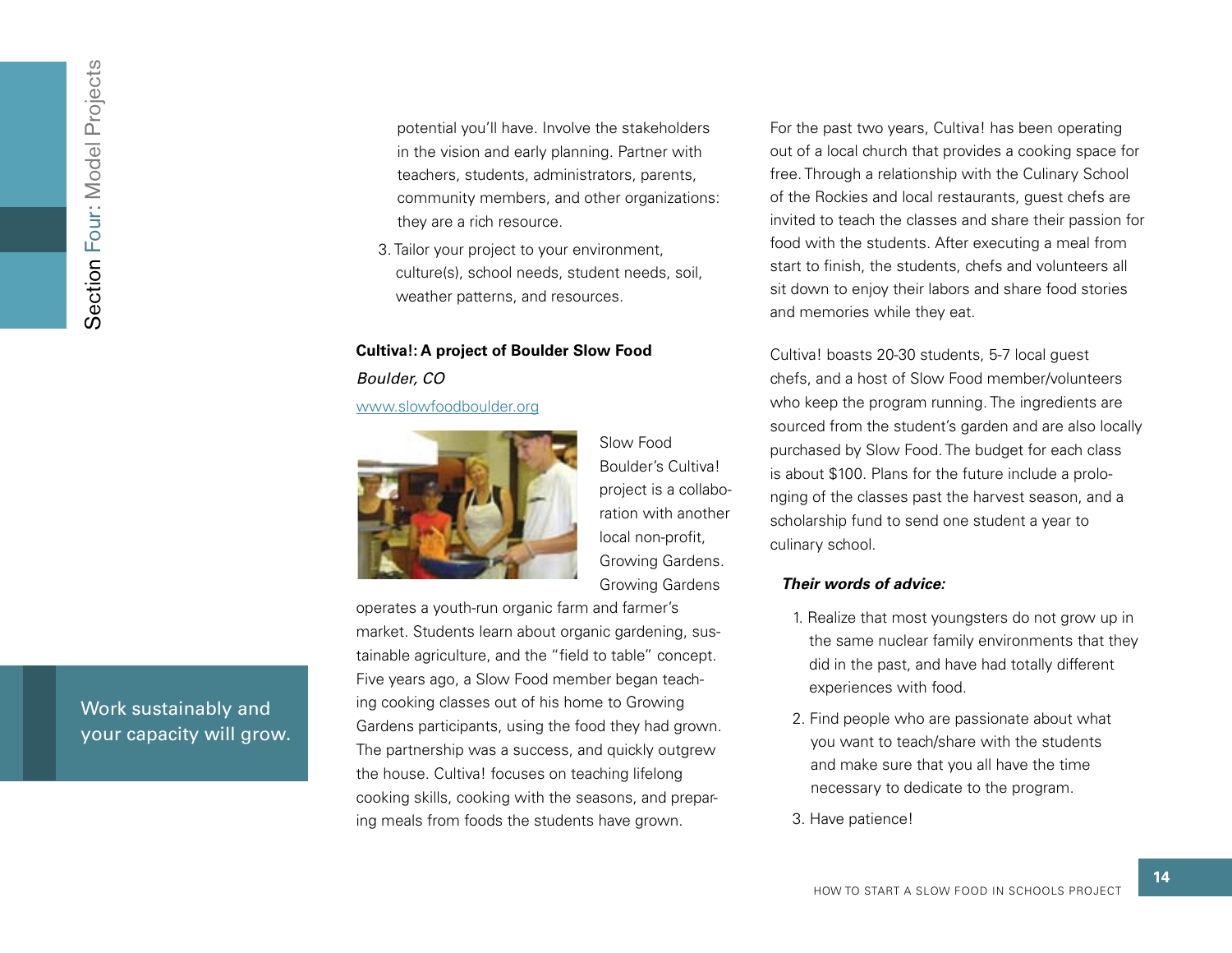# **Food For Thought: The Ojai Healthy Schools Program**

*Ojai, California* www.foodforthoughtojai.org

Food For Thought focuses on teaching the children of the Ojai School District's public schools what good,



nutritious, locallygrown, seasonal food tastes like, why it is good for them, and how it is grown. This is achieved through five separate, but

integrated program elements: a farm-fresh salad bar, nutrition education, garden-based learning, agricultural literacy, and trash reduction. Each grade level (from kindergarten to 6th grade) focuses on a different element so that the lessons are continuous, integrated, and age-appropriate.

Food for Thought (FFT) began in March 2003 when three Slow Food leaders and members began to brainstorm ideas for a farm to school program for Ojai. They attended a Farm to School conference at UC Davis to learn more about these programs, and began meeting regularly with interested community members. With grant money secured, FFT began with a salad bar at Topa Topa Elementary School in September 2003.

It was a huge success... they ran out of food! The FFT leaders organized salad bars in other elementary schools in the district. In the spring of 2004 FFT initiated in-class nutrition and farm visit programs at all elementary schools and began hosting larger events in support of FFT.

Food For Thought Ojai's successful programs have even led to the development of a new SFIS project in O'ahu, Hawaii.



# *Their words of advice:*

- 1. Research and apply for grant funding from numerous sources, early on.
- 2. Inform and raise awareness among the food service workers at each school, and try hard to establish good relations with them; they can be your best friends and worst enemies!
- 3. Implement several program elements that each reinforce each other (e.g. salad bars, taste-tests, garden-based learning, farm

Implement several programs that each reinforce each other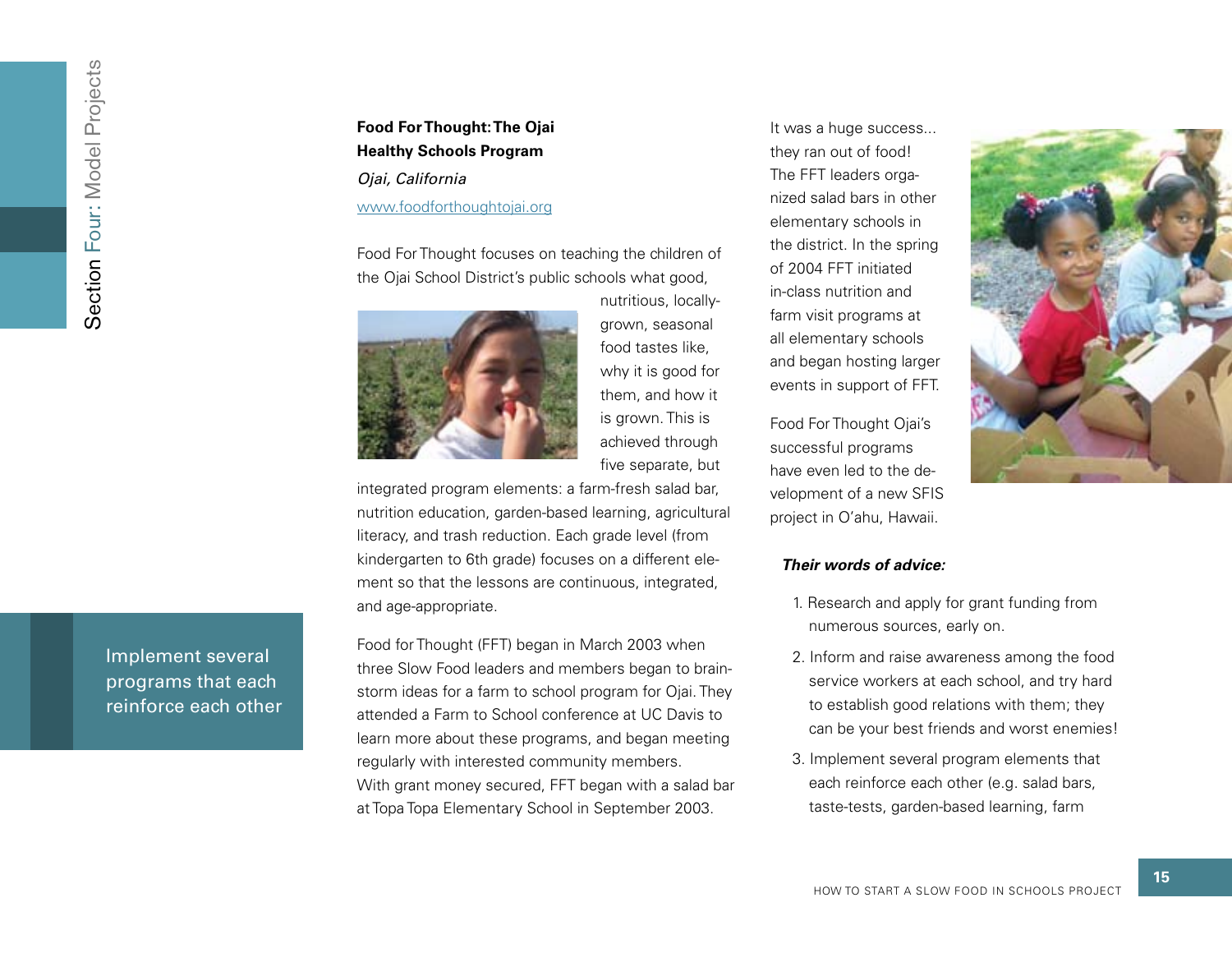field trips and nutrition education), and that are as user friendly for teachers (especially in public schools where time demands are very high on teachers) as possible. Market, market, market to raise awareness and get the message out to kids, teachers, parents and the community at large.

4. Evaluate your efforts. There is nothing quite as convincing to school officials as an increase in numbers of kids participating, teachers and parents eating the school lunch during salad bar days, and the increased revenue it provides to the District, as well as the increased awareness of what constitutes a healthy diet among kids.

Market, market, market to raise awareness and get the message out

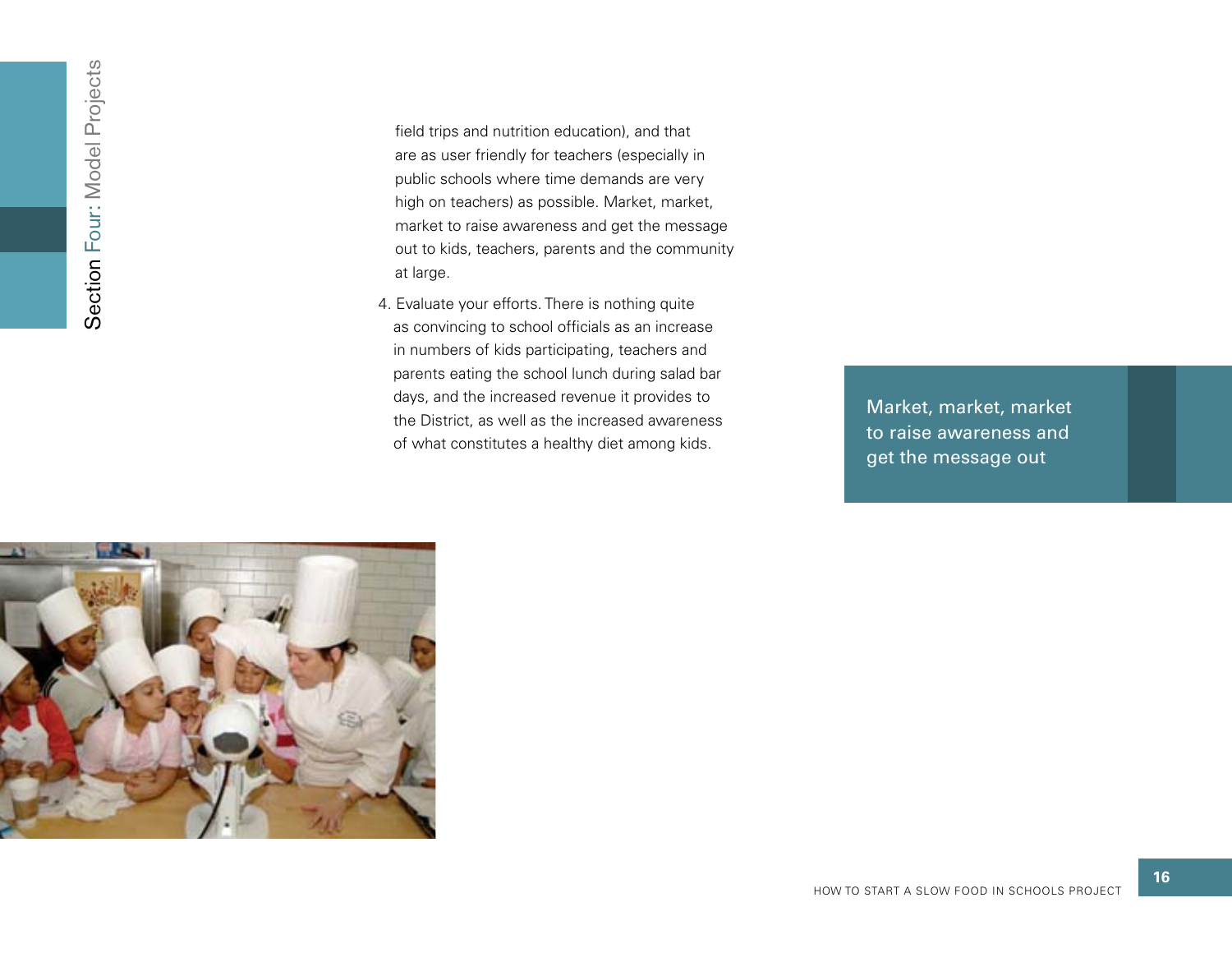# **Section Five**

# Resources

# **In this section:**

Websites, publications, funding sources, and curriculum to help support existing projects or spark new ones.

# **Garden/Garden Curriculum Resources**

# *Websites*

# www.lifelab.org

A popular, hands-on science elementary school curriculum from Life Lab Science Program. Website also includes workshops, events, and project models.

*K-5*

# www.kidsgardening.com

Major resource for youth gardening and school gardens including curricula, tool kits, supplies, grant information, and technical support. Great for teachers who already have established gardens and also for parents looking to support projects. Website hosts a registry of schoolyard garden projects across the country.

*K-8*

# http://jmgkids.us

Website of the Junior Master Gardener Program, a wide-ranging resource for support, curriculum, and a nation wide youth gardening network. A good website for kids to access with interesting educational lessons.

# *K-8*

# www.agclassroom.org

This webpage is an amazing resource for teachers. This USDA run website provides an extensive resource list for agriculture in the classroom, K-8 educational materials, and downloadable curriculum guides.

### *K-8*

#### www.communitygarden.org

National networking organization that promotes community gardens and offers online resources for starting a community garden. *K-12*

# www.hort.cornell.edu/gbl/

Resource for garden based learning, from seed to harvest, for youth and adults from the Cornell University Department of Horticulture. Great activities, lesson plans, publications, and evaluation resources.

*K-12*

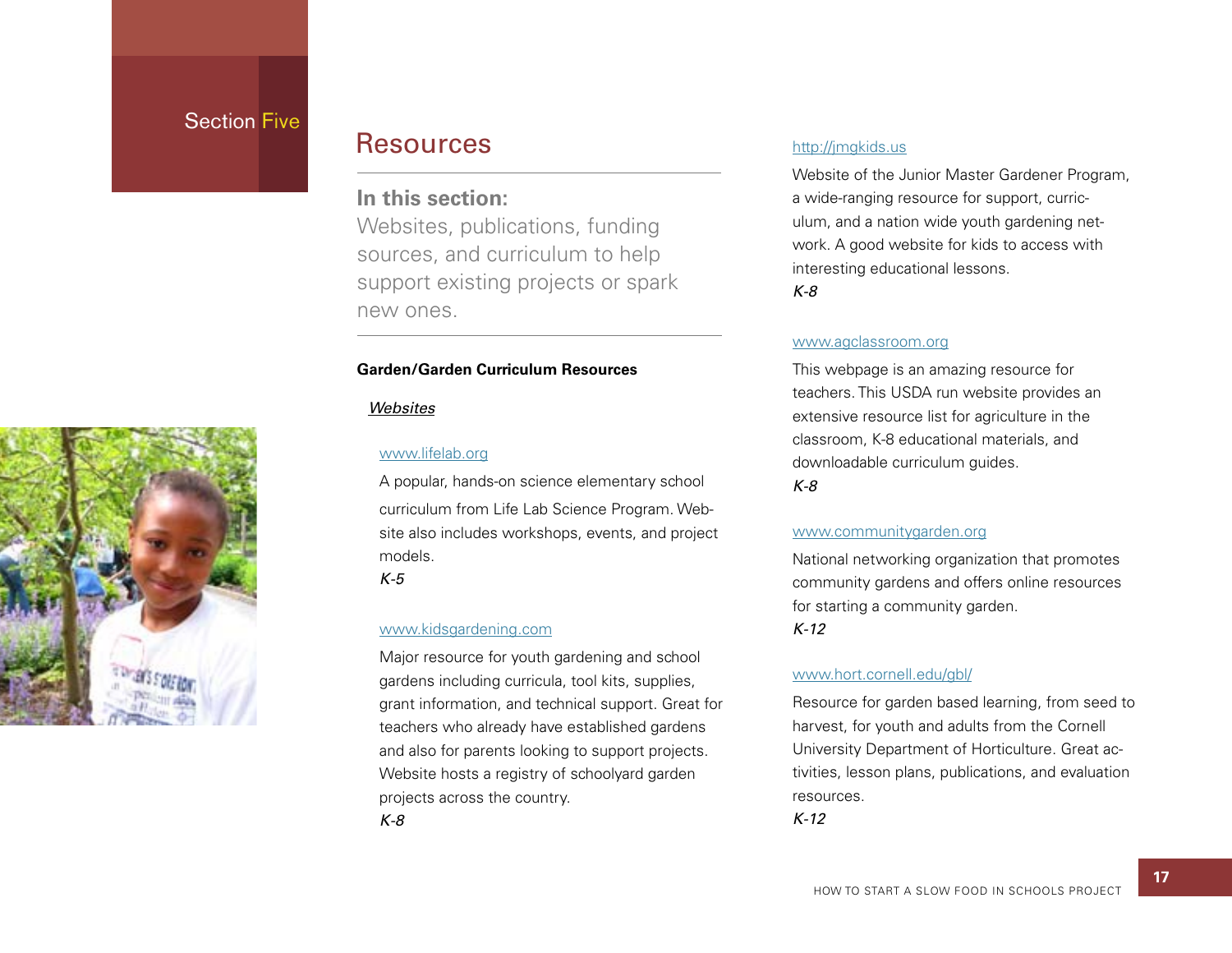#### www.cfaitc.org

Website for the California Foundation for Agriculture in the Classroom that provides free, downloadable lesson plans. *K-12*

### www.gardenmosaics.cornell.edu/

Garden Mosaics is a project that combines science education with gardening, intergenerational mentoring, multicultural understanding and community action. In addition, great science and action project resources as well as interactive components are also available.

*K-12*

# www.ahs.org

A tremendous resource on youth gardening from the American Horticultural Society including curricula, supplies, grants, and educational materials.

*3-8*

#### www.edibleschoolyard.org/homepage.html

The Edible Schoolyard, in collaboration with Martin Luther King Junior Middle School, provides urban public school students with a one-acre organic garden and a kitchen classroom. Using food systems as a unifying concept, students learn how to grow, harvest, and prepare nutritious seasonal produce. Experiences in the kitchen and garden foster a better understanding of how the natural

world sustains us, and promote the environmental and social well being of our school community.

# *Publications and Curriculum*

# *Earthfriends: The Whole Story of Food*

Inquiries should be directed to: Nutrition Education Resource Project PO Box 1054 Cathedral Station 215 West 104th St. NY, NY 10025 *K-6*

# *Getting Started: A Guide for Creating School Gardens as Outdoor Classrooms*

Visit www.ecoliteracy.org for more information *K-12*

#### *The Edible Schoolyard*

Visit www.edibleschoolyard.org for more information

### *Food First Curriculum*

Visit www.foodfirst.org for more information

## *School Yard Ecology Guidebook*

Available at www.farmtoschool.org/tools.htm

# *The Growing Classroom*

Available at www.lifelab.org/products/activity *K-12*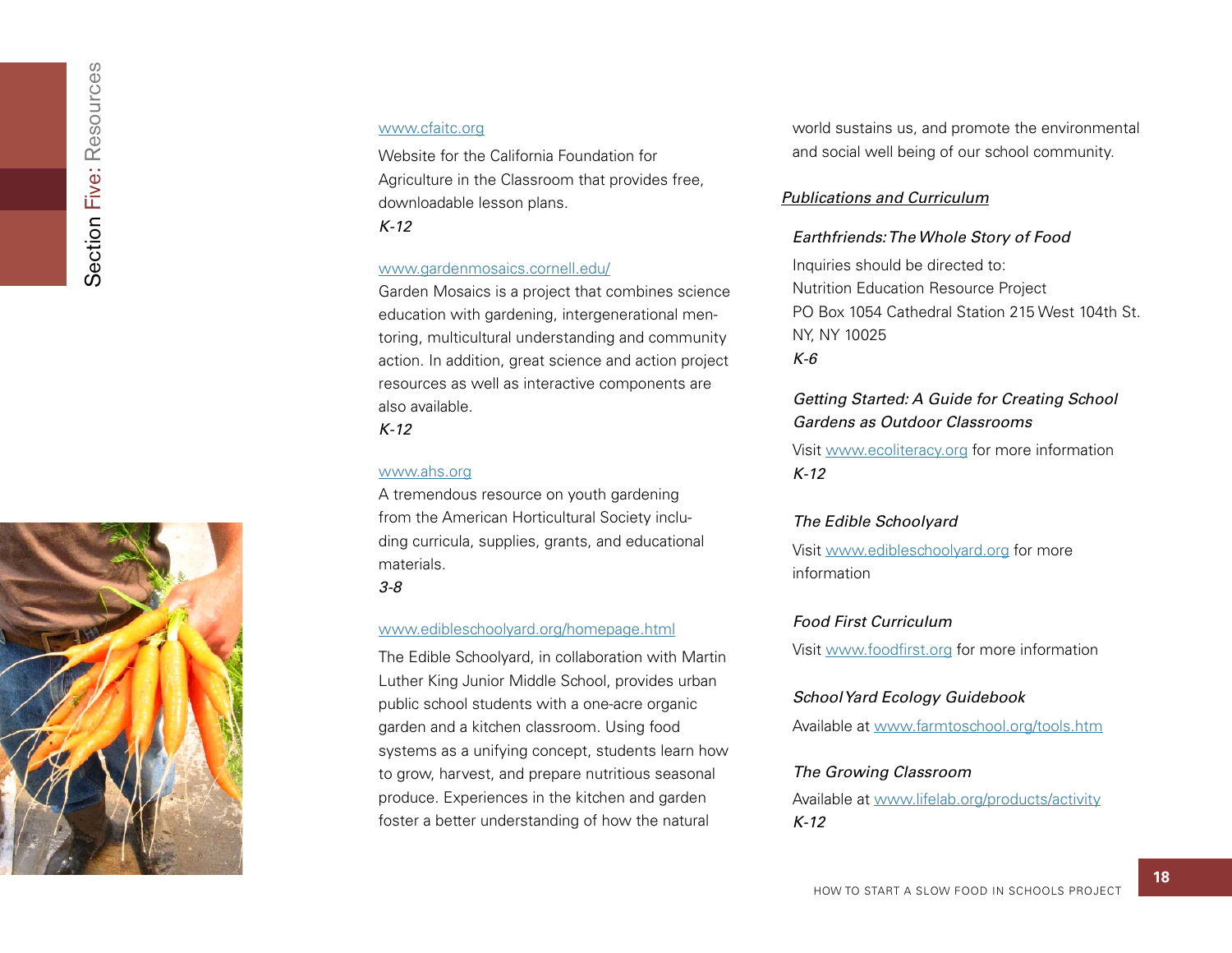

Available at www.magicworms.com *K-12*

*LiFE: Linking Food and The Environment* Available through Teacher's College, Columbia **University** 

*Junior Master Gardener Teacher Leader Guide & Junior Master Gardener Health and Nutrition* Available at http://jmgkids.com/ *K-12*

*The Kids Gardening website (www.kidsgardening.com) has a host of resources. Below are some of our favorites:*

*Cultivating a Child's Imagination Through Gardening K-6*

*The Children's Kitchen Garden: A Book of Gardening, Cooking and Learning K-8*

*Green Thumbs: Teaching Children the Joy of Gardening K-8*

*Sowing the Seeds of Success: How to Start and Sustain a Kids' Gardening Project in Your Community K-8*

*Digging Deeper: Integrating Youth Gardens Into Schools and Communities K-8*

*GrowLab: A Complete Guide to Gardening in the Classroom K-8*

*Beyond the Bean Seed K-8*

*Steps to a Bountiful Kids Garden K-12*

*Seeds of Change: Learning From the Garden K-12*

# **Farm to School/School Lunch Reform Resources (appropriate for all ages)**

# *Websites*

#### www.farmtoschool.org

A fantastic resource for developing a farm to school program. Website includes a resource pack, evaluation tools, links to established programs, events schedule, and funding opportunities.

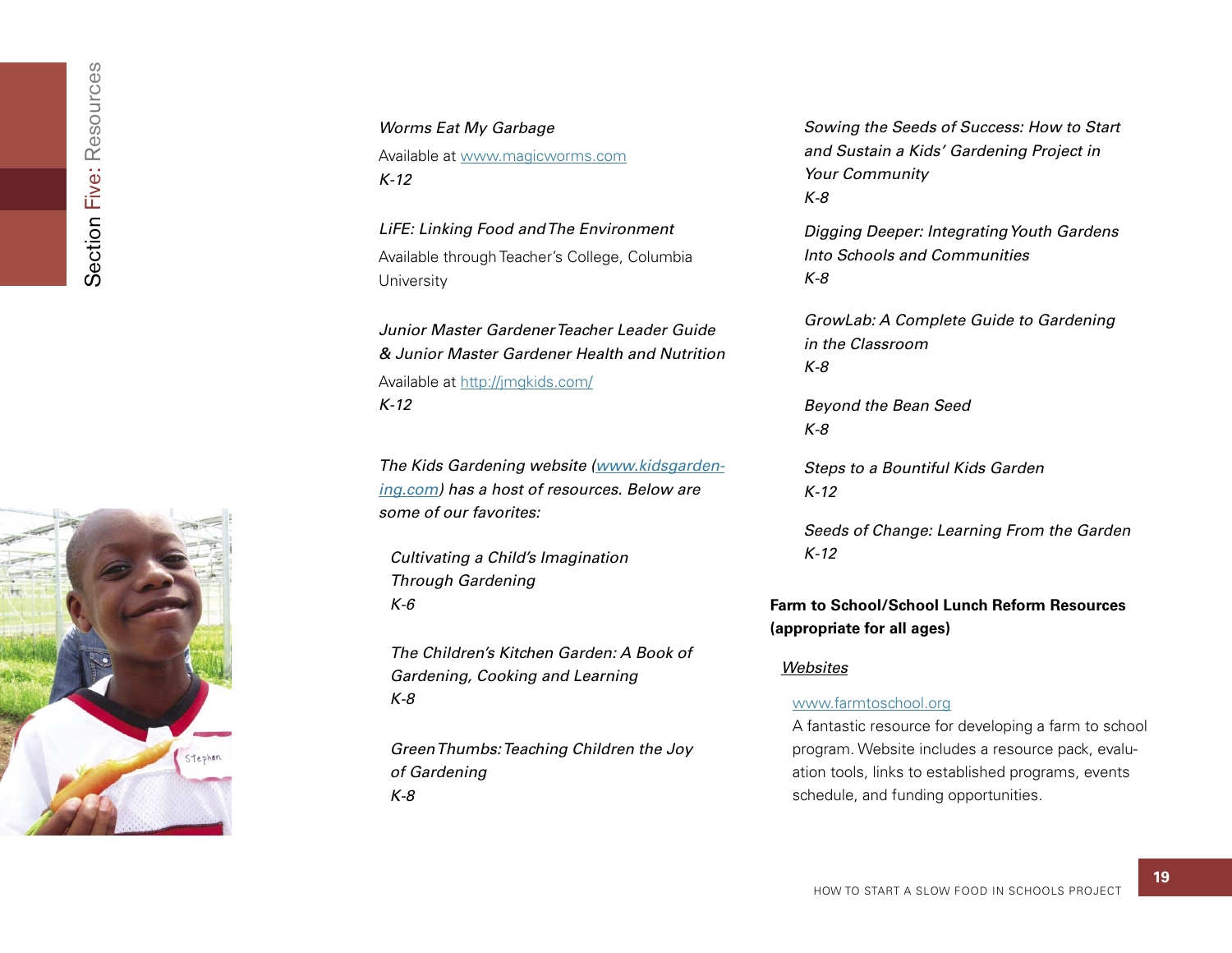

# www.foodsecurity.org

Website for the Community Food Security Coalition. Another great resource, providing support for establishing a farm to school program. Great list of organizing tools, as well as case studies and funding links.

# www.chefann.com

Chef Ann Cooper is a "renegade lunch lady" who helps schools restructure their meal programs to offer more locally grown, sustainable, healthy foods. Her website contains links, information about her work and how to contact her.

# www.frac.org

The Food Resource Action Center is a nonprofit and nonpartisan research and public policy center working to eradicate hunger in the United States. Lots of information about school lunch policy, as well as downloadable informational reports.

### www.ecoliteracy.org/programs/rsl.html

The Center for Ecoliteracy presents a comprehensive guide, Rethinking School Lunch, for revamping school lunch programs by addressing issues of health, education, and well-being. Also available on the website is the Thinking Outside the Lunchbox series, an on-going collection of lectures extending the scope of the Rethinking School Lunch guide. A great resource!

#### www.localharvest.org

An online database of farms, farmers, food producers, and farmer's markets searchable by location. A great way to connect with local producers in<br>finding resources for a Farm to School program.

# **Publications and Curriculum**

The Farm to School website (www.farmtoschool. org/pubs.htm) has an enormous database of materials ranging from case studies to evaluation tools to "how to" manuals to resources for connecting schools with farmers. A must visit website for any project leader!

The Community Food Security Coalition also has some great resources available on their website (www.foodsecurity.org/farm\_to\_school. html#publications).

# **Food-Integrated Curriculum/Cooking Resources**

#### *Websites*

# www.kidchef.com

A kid-friendly resource for cooking with kids including recipes and frequently asked questions. K-8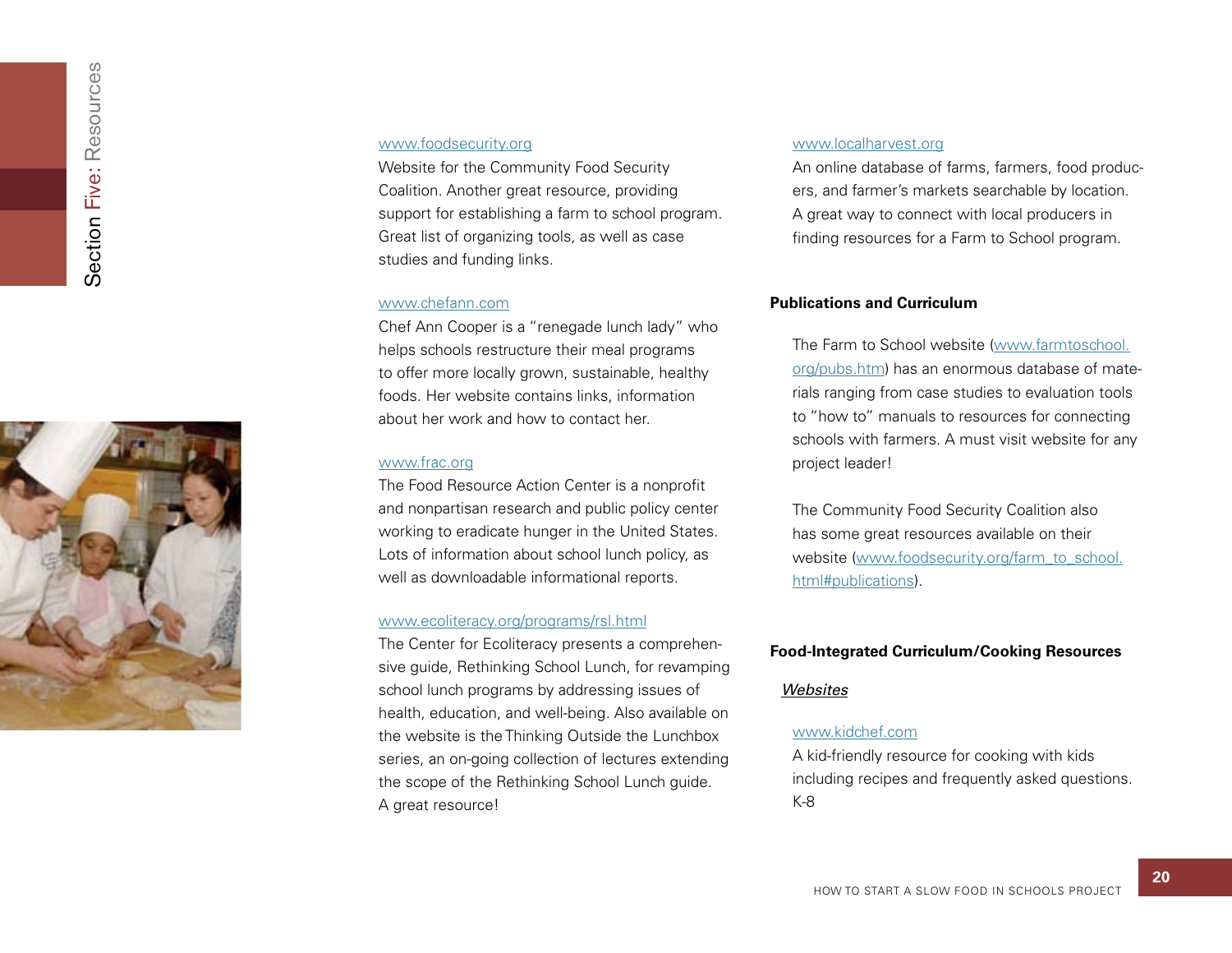

# http://schoolmeals.nal.usda.gov/Cooking/index.html

This website, a part of the Healthy School Meals Resource System offers recipes and menus, as well as links to expert chef's ideas and chefs in your area who are interested in partnering with kids organizations. K-8.

#### www.foodchange.org/nutrition/cookshop.html

FoodChange's CookShop® Program is a nutrition education program designed to increase awareness and consumption of wholesome foods in the school community, and improve the health and well-being of New York's school-going population. The schools taking part in the program are all located in New York City's low-income neighborhoods, where the incidence of child malnutrition and obesity tends to be higher.

# *Publications*

# *Healthy Food from Healthy Soils*

A hands-on, creative curriculum guide spanning food production, taste education, food and culture studies, and waste management. *K-6.* Available from Tilbury House Publishers, www.tilburyhouse.com , major textbook distributors, and Amazon.

# *Food is Elementary*

A fantastic resource of lesson plans and activities

involving all five senses.

*K-8.* Visit www.foodstudies.org for more information and to purchase.

# *Kids Cook Farm Fresh Foods*

A collection of recipes and activities based on seasonal produce. Available from the California Department of Education, www.cde.ca.gov/cdepress.

# **Funding and Sponsorship**

Please read the Funding Section of the Guidelines before contacting organizations for grants or sponsorship.

# *Less than \$500*

Ask local businesses or start a letter-writing appeal. Also, contact Slow Food USA as we can offer some micro-grants to start-up programs.

# *Under \$10,000*

Try to accumulate money through local businesses, non-profit organizations and events.

# http://fdncenter.org/funders/grantmaker/gws\_ comm/comm.html

The Foundation Center offers a list of community organizations by state. This is a great place to start for funding projects.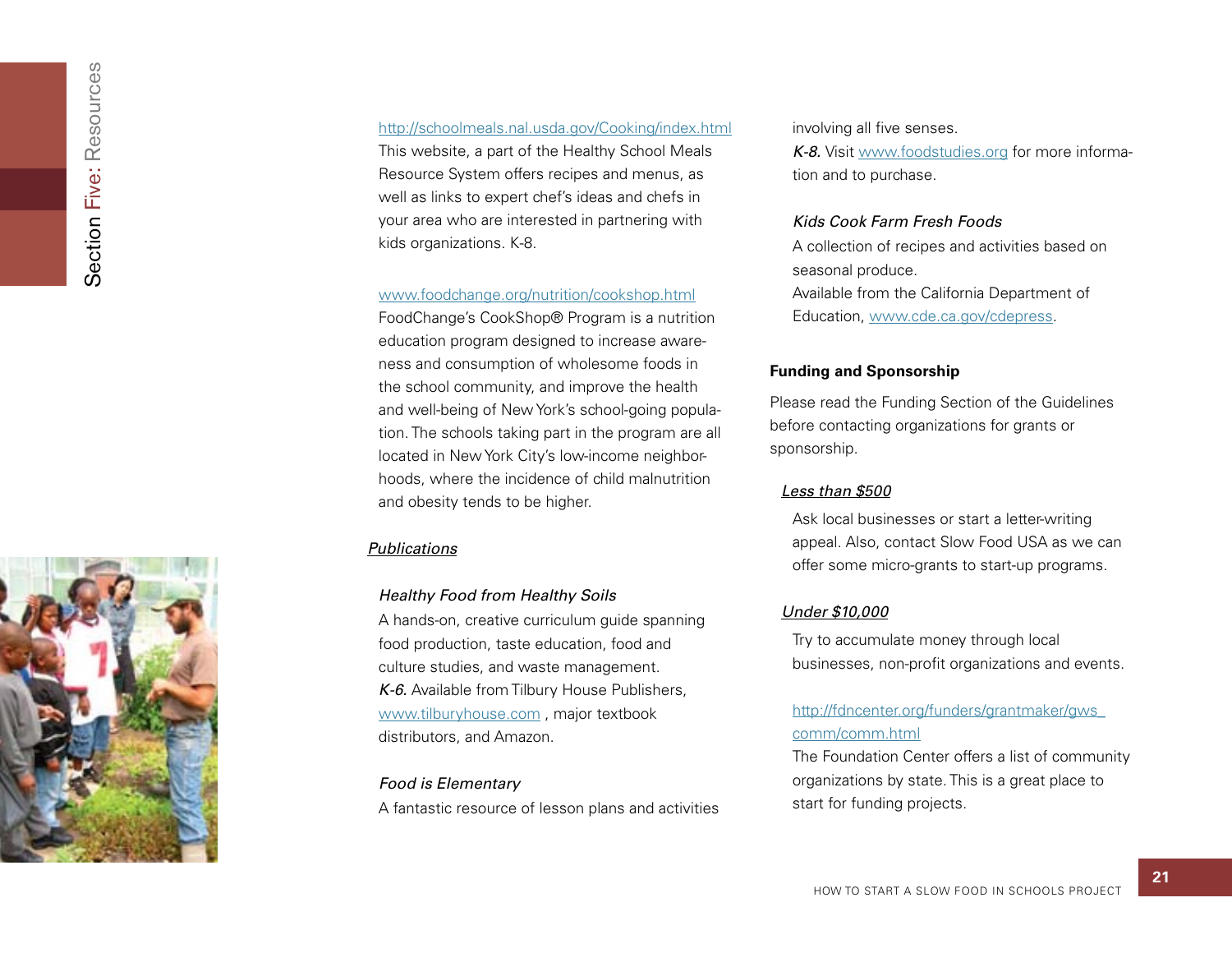

# www.fns.usda.gov/tn/Healthy/wellnesspolicy\_funding.html

This website offers suggestions for grants focused mostly on Health and Nutrition.

#### www.k12grants.org/grant\_opps.htm

Federal and State grant opportunities for schools as well as a connection to foundations around the country. This site is part of http://www.schoolgrants.org, a site set up to help, find, and write educational grants.

Many national businesses offer local grants or sponsorship through their individual store locations. For example, Patagonia, The Home Depot, and Whole Foods, all offer support to local endeavors through their retail stores. Contact the owner (for small businesses), or the marketing director (for large) to find out how they give back to their communities.

# *Over \$10,000*

Please contact the Slow Food USA office before pursuing any grants larger than \$10,000. We are often writing grants for Slow Food in School programs as a National organization, and have a large database from which to draw. We can help determine which grants would be most appropriate for your project and decide whether they should be pursued through the National office on your behalf, or through a collaborative effort.